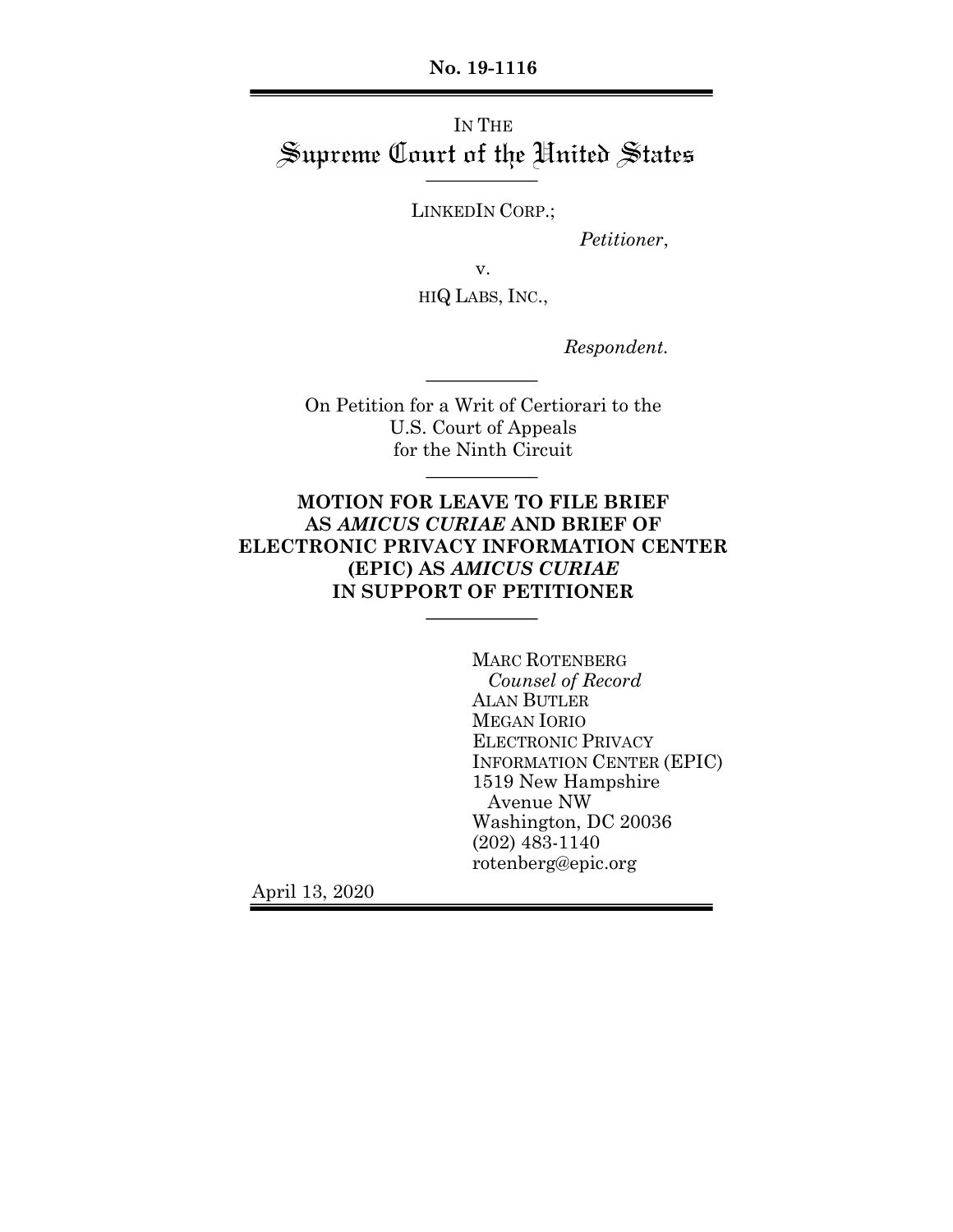#### **MOTION FOR LEAVE TO FILE BRIEF AS** *AMICUS CURIAE*

Under Rule 37.2(b), the Electronic Privacy Information Center (EPIC) respectfully moves for leave to file the accompanying brief as *amicus curiae* in support of the petition for a writ of certiorari. In accordance with Rule 37.2(a), both parties were notified of the intent to file this brief ten days prior to the filing date. Petitioner has consented to the filing of this brief, but respondent has not responded to EPIC's request for consent to file.

EPIC is a public interest research center in Washington, D.C. EPIC was established in 1994 to focus public attention on emerging civil liberties issues, to promote government transparency, and to protect privacy, the First Amendment, and other constitutional values.

EPIC has filed several *amicus* briefs in this Court concerning consumer privacy. *See, e.g.*, Brief for EPIC et al. as *Amici Curiae* Supporting Petitioners, *Barr v. Am. Ass. of Political Consultants*, No. 19-631 (U.S. filed Nov. 14, 2019) (arguing that the Telephone Consumer Protection Act is constitutional); Brief for EPIC as *Amicus Curiae* Supporting Respondents, *PDR Network v. Carlton & Harris Chiropractic*, 139 S. Ct. 2051 (2019) (No. 17-1705) (arguing that TCPA defendants should not be able to challenge FCC interpretations of the TCPA outside the review process Congress established); Brief for EPIC et al. as *Amici Curiae* Supporting Respondent, *Spokeo, Inc. v. Robins*, 136 S. Ct. 1540 (2016) (No. 13-1339) (arguing that violation of statutory privacy rights confers Article III standing); Brief of EPIC et al. as *Amici Curiae* Supporting Petitioner, *Maracich v. Spears,* 570 U.S. 48 (2013) (No. 12- 25) (arguing that the scope of the litigation exception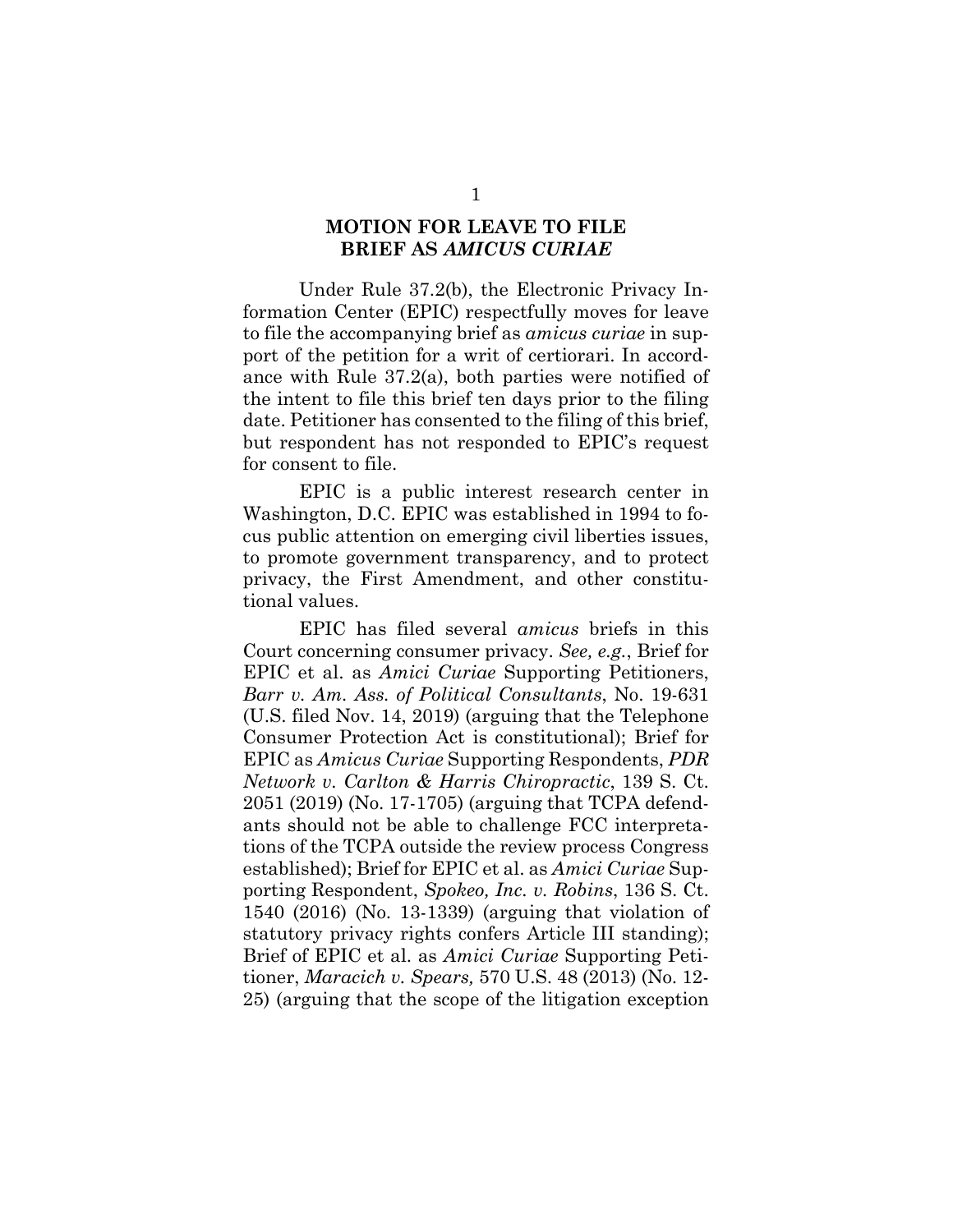to the Driver's Privacy Protection Act should be narrow); Brief for EPIC et al. as *Amici Curiae* Supporting Petitioners, *Sorrell v. IMS Health*, 564 U.S. 552 (2011) (No. 10-779) (arguing that a Vermont law restricting use of prescriber-identifying data protected patient privacy); Brief for EPIC as *Amicus Curiae* Supporting Petitioners, *Reno v. Condon*, 528 U.S. 141 (2000) (No. 98-1464) (arguing that the Driver Privacy Protection Act was consistent with constitutional principles of federalism).

EPIC has a unique interest in this case because the lower court's decision threatens the privacy interests of internet users, who are not represented by either of the parties in this case. EPIC participated as *amicus curiae* in the Ninth Circuit case below. Brief for EPIC as *Amicus Curiae* in Support of Appellant, *hiQ Labs, Inc. v. LinkedIn Corp.*, 938 F.3d 985 (9th Cir. 2019) (No. 17-16783).

EPIC has led the effort to establish consumer privacy safeguards in the United States. For example, EPIC's 2009 Federal Trade Commission complaint concerning Facebook's privacy practices helped establish the agency's historic consent order. Fed. Trade. Comm'n, *Facebook Settles FTC Charges That It Deceived Consumers by Failing to Keep Privacy Promises* (Nov. 29, 2011)1 ("Facebook's privacy practices were the subject of complaints filed with the FTC by the Electronic Privacy Information Center and a coalition of consumer groups.") EPIC has filed numerous other complaints at the FTC against companies that do not adequately protect user data. *See, e.g., In the Matter of Airbnb, Inc.,* Complaint and Request for Investigation,

<sup>1</sup> https://www.ftc.gov/news-events/press-re-

leases/2011/11/facebook-settles-ftc-charges-it-deceived-consumers-failing-keep.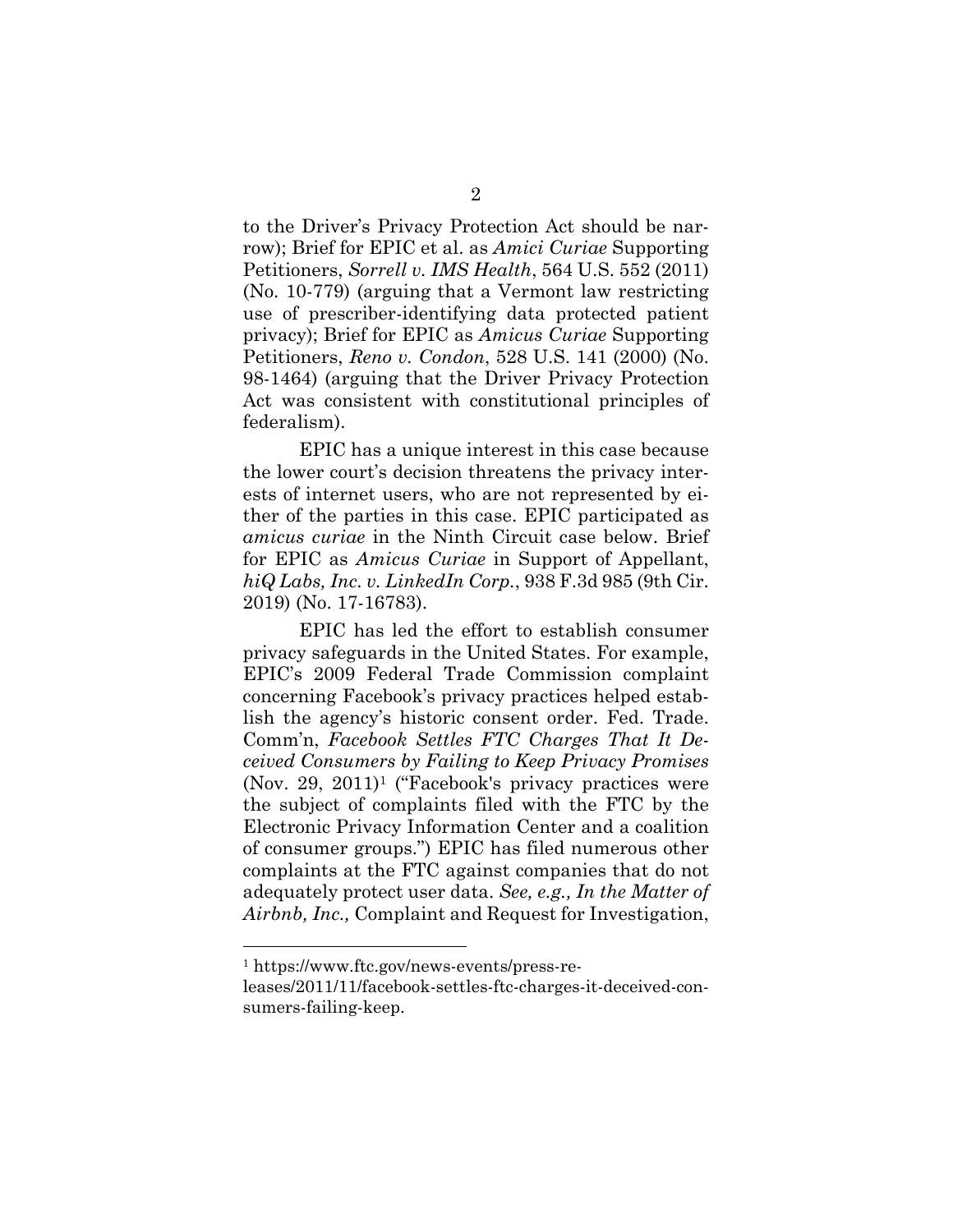Injunction, and Other Relief (Feb. 26, 2020) (challenging Airbnb's deployment of a "risk assessment" technique that assigns secret ratings to prospective renters using a proprietary algorithm);2 *In the Matter of Whatsapp, Inc.,* Complaint, Request for Investigation, Injunction, and Other Relief (Aug. 29, 2016) (challenging Facebook's plan to transfer Whatsapp data to Facebook).3 EPIC has focused specific attention to the problem of data breaches caused by the failure to secure user data. *See, e.g.*, EPIC, *LinkedIn Breach Leads to 6.5 Million Stolen Passwords* (June 7, 2012).4 And this week the *New York Times* reported that EPIC's 2019 complaint to the Federal Trade Commission triggered changes in Zoom, the video conferencing service on which much of the nation now depends. Natasha Singer, et al., *Zoom Rushes to Improve Privacy for Consumers Flooding Its Service,* N.Y. Times (Apr. 8, 2020).5

For the foregoing reasons, EPIC respectfully requests that this Court grant leave to participate as

<sup>2</sup> *Available at* https://epic.org/2020/02/epic-files-complaintwith-ftc-1.html.

<sup>3</sup> *Available at* https://epic.org/privacy/ftc/whatsapp/EPIC-CDD-FTC-WhatsApp-Complaint-2016.pdf.

<sup>4</sup> https://epic.org/2012/06/linkedin-breach-leads-to-65 mi.html.

<sup>5</sup> https://www.nytimes.com/2020/04/08/business/zoomvideo-privacy-security-coronavirus.html.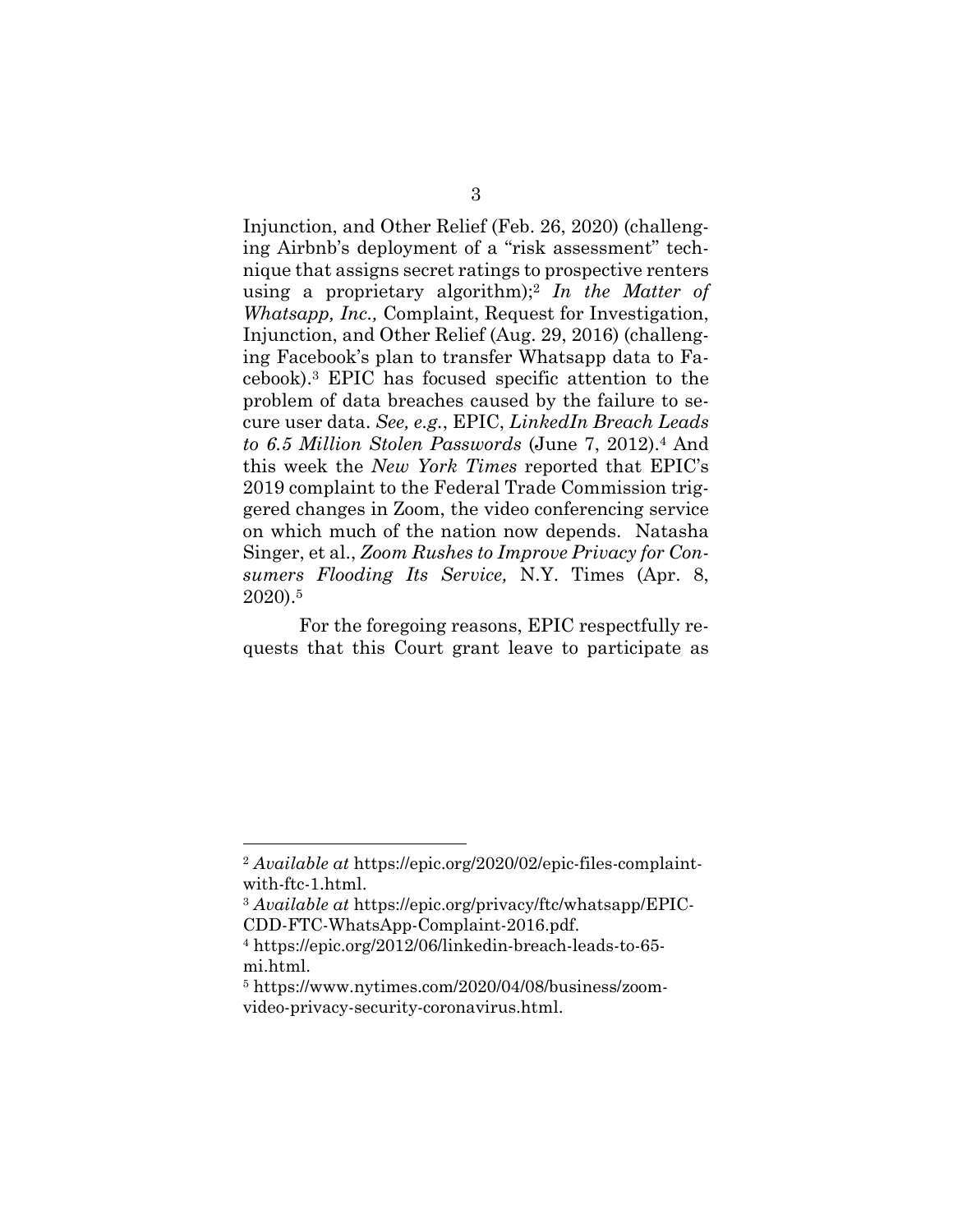*amicus curiae* and to file the accompanying *amicus curiae* brief.

> Respectfully submitted, MARC ROTENBERG ALAN BUTLER MEGAN IORIO ELECTRONIC PRIVACY INFORMATION CENTER (EPIC) 1519 New Hampshire Avenue NW Washington, DC 20036 (202) 483-1140 (202) 483-1248 (fax) rotenberg@epic.org

April 13, 2020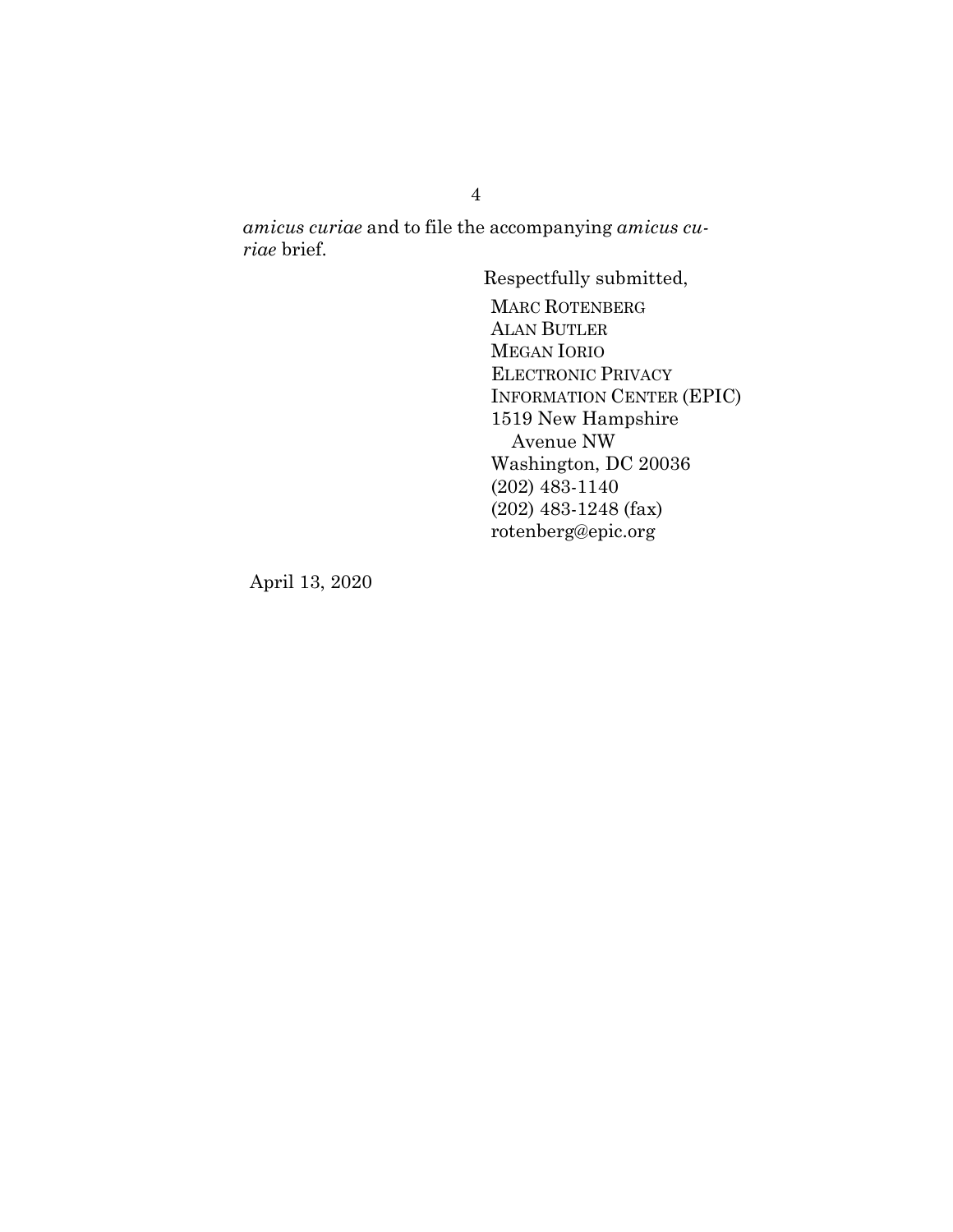# **TABLE OF CONTENTS**

| INTEREST OF THE AMICUS CURIAE 1                                                                                                          |
|------------------------------------------------------------------------------------------------------------------------------------------|
| SUMMARY OF THE ARGUMENT  4                                                                                                               |
|                                                                                                                                          |
| I. Limiting third party access to personal data is<br>consistent with the principles of modern                                           |
| II. Internet companies have a responsibility to<br>protect the data of their users from third                                            |
| III. Clearview AI scraped billions of images from<br>across the internet to make facial recognition<br>profiles of everyday Americans 16 |
|                                                                                                                                          |

i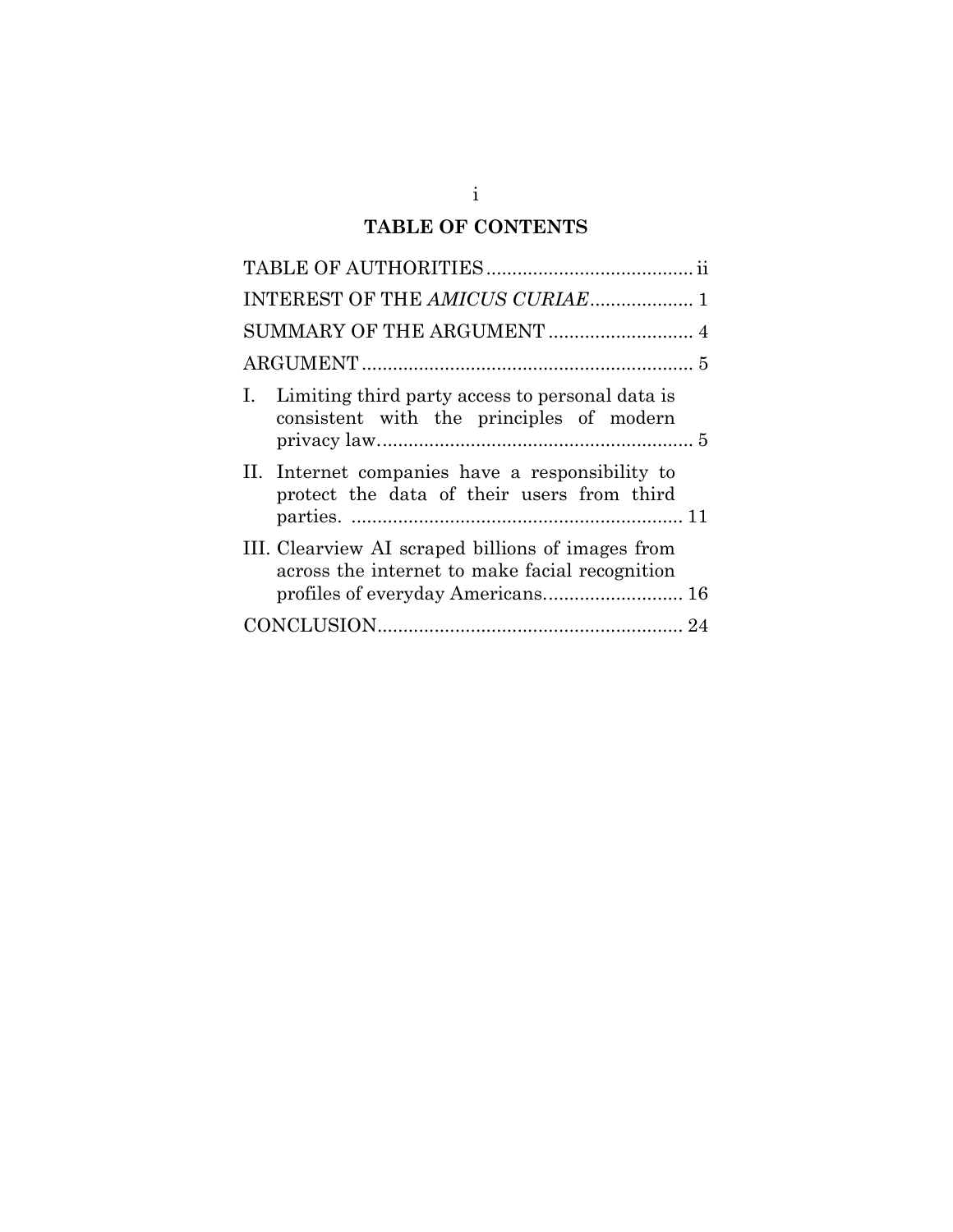# **TABLE OF AUTHORITIES**

## **STATUTES**

| $5 U.S.C. \S 552a(b) \dots$ |  |
|-----------------------------|--|
|                             |  |
|                             |  |

# **OTHER AUTHORITIES**

| Alex Hern, Facebook Is Chipping Away at<br>Privacy—and My Profile Has Been Exposed,                                                                                               |
|-----------------------------------------------------------------------------------------------------------------------------------------------------------------------------------|
|                                                                                                                                                                                   |
| Anita L. Allen, <i>Protecting One's Own Privacy in</i><br>a Big Data Economy, 130 Harv. L. Rev. F. 71                                                                             |
| Brian Barrett, Facebook Search Now Finds<br><i>Public Posts—So Hide Yours, Wired (Oct. 22,</i>                                                                                    |
| Carole Cadwalladr & Emma Graham-Harrison,<br>Revealed: 50 million Facebook Profiles<br>Harvested for Cambridge Analytica in Major<br>Data Breach, The Guardian (Mar. 17, 2018) 15 |
| Caroline Haskins, et al., <i>Clearview AI Wants to</i><br><b>Sell Its Facial Recognition Software to</b><br>Authoritarian Regimes Around the World,                               |
| Buzzfeed News (Feb. 5, 2020) 19, 21                                                                                                                                               |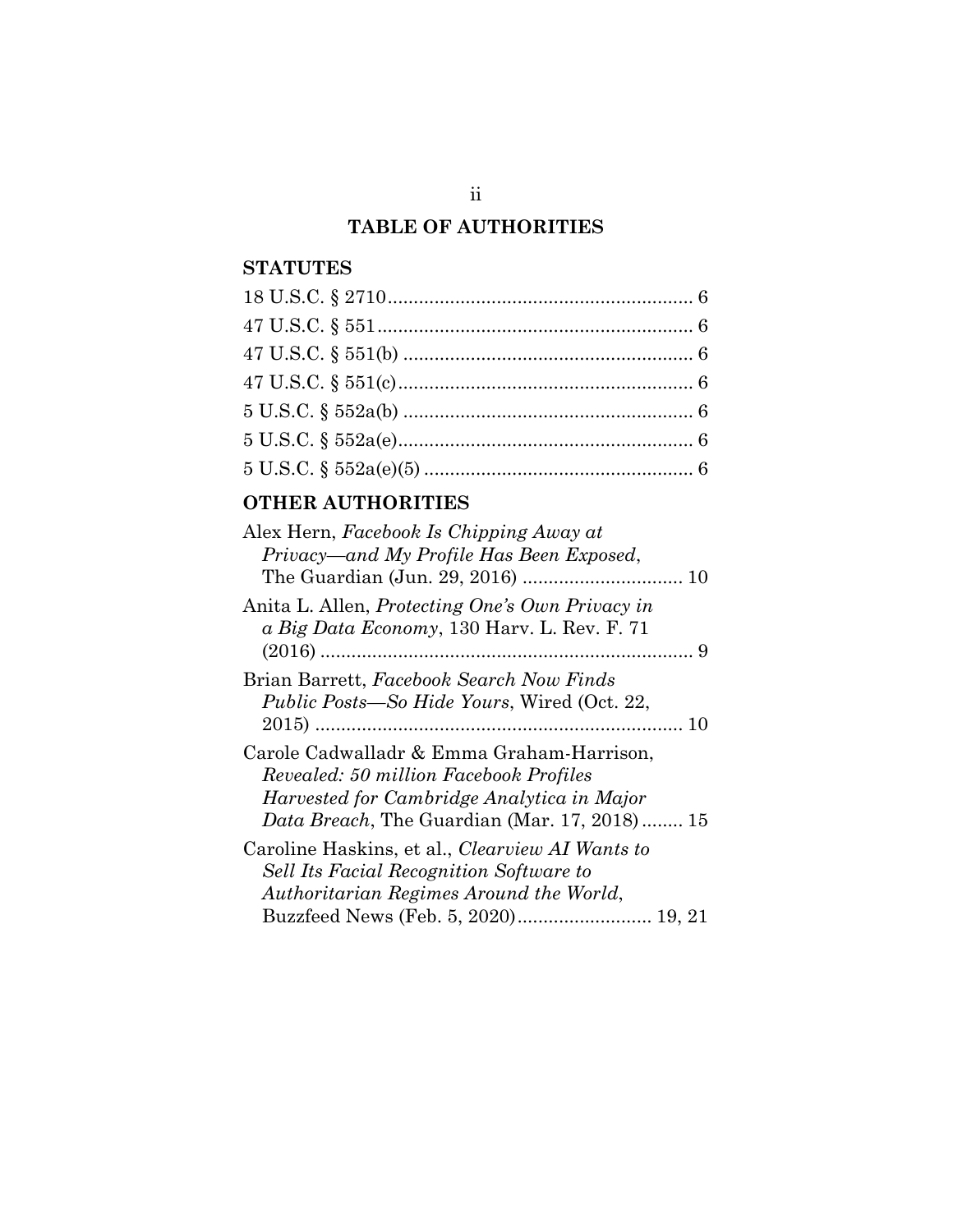| Caroline Haskins, et al., Clearview's Facial<br>Recognition App Has Been Used by the Justice<br>Department, ICE, Macy's, Walmart, and the<br>NBA, Buzzfeed News (Feb. 27, 2020) 17                                   |
|----------------------------------------------------------------------------------------------------------------------------------------------------------------------------------------------------------------------|
| Caroline Haskins, et al., The Facial Recognition<br>Company That Scraped Facebook and<br>Instagram Photos Is Developing Surveillance<br>Cameras, Buzzfeed News (Mar. 2, 2020)  18                                    |
| Cathy O'Neil, Weapons of Math Destruction                                                                                                                                                                            |
| Class Action Complaint, Mutnick v. Clearview<br>AI, Inc., No. 1:20-cv-00512 (N.D. Ill. filed Jan.                                                                                                                    |
| Clearview AI, Deindex Request (2020) 19                                                                                                                                                                              |
| Clearview AI, Privacy Policy (2020) 19                                                                                                                                                                               |
| Clearview AI, Privacy Request Forms (2020) 19                                                                                                                                                                        |
| Complaint, Perkins v. LinkedIn Corp., 53 F.                                                                                                                                                                          |
| Danielle Keats Citron and Frank A. Pasquale,<br>The Scored Society: Due Process for<br>Automated Predictions, 89 Wash. L. Rev. 1                                                                                     |
|                                                                                                                                                                                                                      |
| Drew Anderson, GLAAD and HRC Call on<br>Stanford University & Responsible Media to<br>Debunk Dangerous & Flawed Report Claiming<br>to Identify LGBTQ People Through Facial<br>Recognition Technology, GLAAD (Sep. 8, |
|                                                                                                                                                                                                                      |
|                                                                                                                                                                                                                      |
| Facebook, Facebook Platform Policy (2020)  15                                                                                                                                                                        |
|                                                                                                                                                                                                                      |
| Facebook, Manage Your Privacy (2020) 10                                                                                                                                                                              |

| ۰. | ×<br>I | ×<br>I |  |
|----|--------|--------|--|
|    |        |        |  |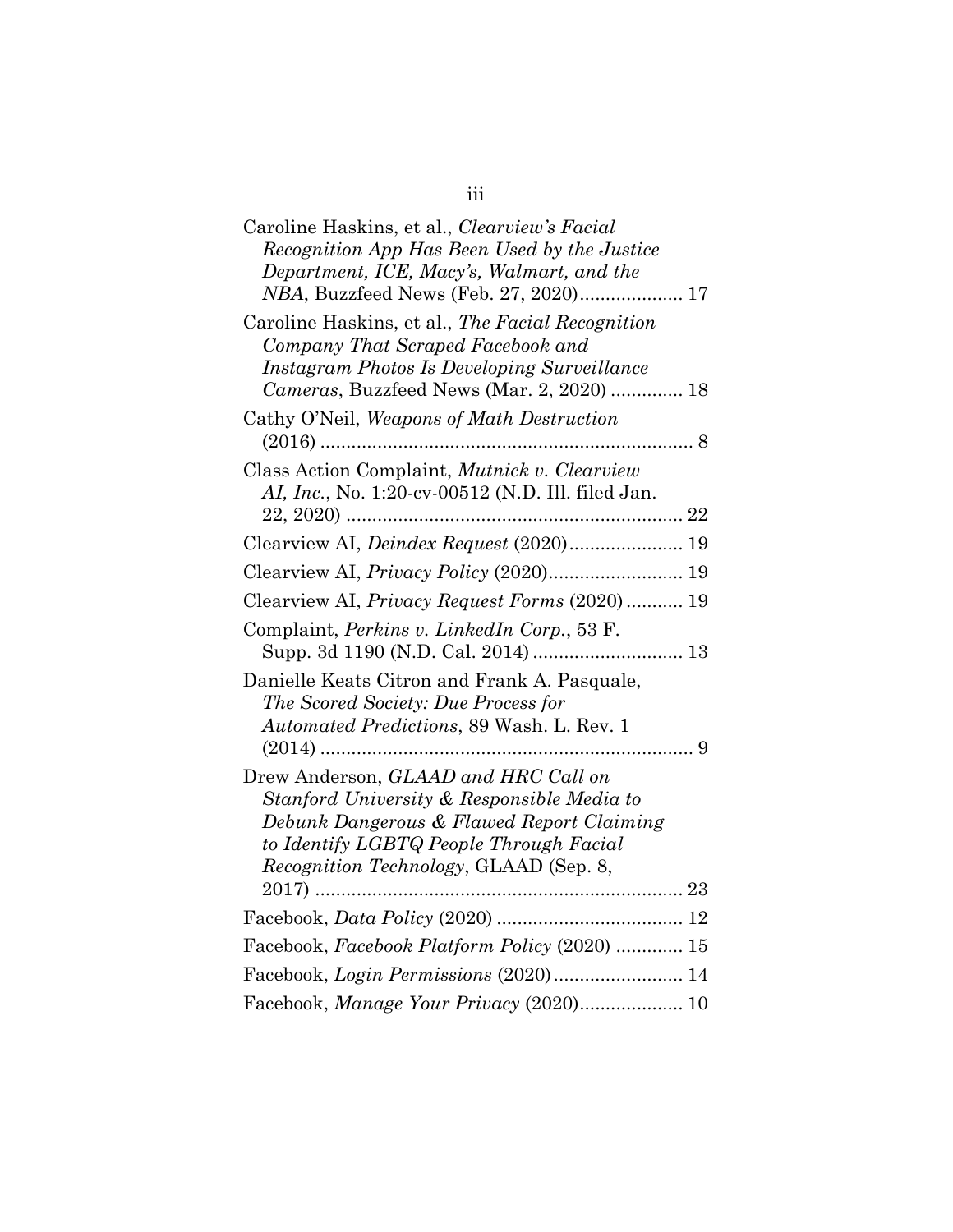| Facebook, Sample App Review Submission for<br>$Facebook$ Login $(2020)$<br>14                                                                                                               |
|---------------------------------------------------------------------------------------------------------------------------------------------------------------------------------------------|
| Gisela Perez & Hilary Cook, Google, YouTube,<br>Venmo and LinkedIn Send Cease-and-Desist<br>Letters to Facial Recognition App That Helps<br>Law Enforcement, CBS News (Feb. 5, 2020) 20, 22 |
| Google, Prevent Images on Your Page from                                                                                                                                                    |
| In the Matter of Facebook, Inc., Complaint,<br>Request for Investigation, Injunction, and                                                                                                   |
| In the Matter of Facebook, Inc., Consent Order,<br>FTC Docket No. C-4365 (July 27, 2012) 10                                                                                                 |
| Kashmir Hill & Gabriel J.X. Dance, Clearview's<br>Facial Recognition App Is Identifying Child<br><i>Victims of Abuse</i> , N.Y. Times (Feb. 7, 2020) 17                                     |
| Kashmir Hill, New Jersey Bars Police from<br>Using Clearview Facial Recognition App, N.Y.<br>Times (Jan. 24, 2020)                                                                          |
| Kashmir Hill, The Secretive Company That<br>Might End Privacy As We Know It, N.Y. Times                                                                                                     |
| Kashmir Hill, Twitter Tells Facial Recognition<br>Trailblazer to Stop Using Site's Photos, N.Y.                                                                                             |
| Kurt Wagner, Facebook Says Millions of Users<br>Who Thought They Were Sharing Privately<br>with Their Friends May Have Shared with<br><i>Everyone Because of a Software Bug, Vox</i>        |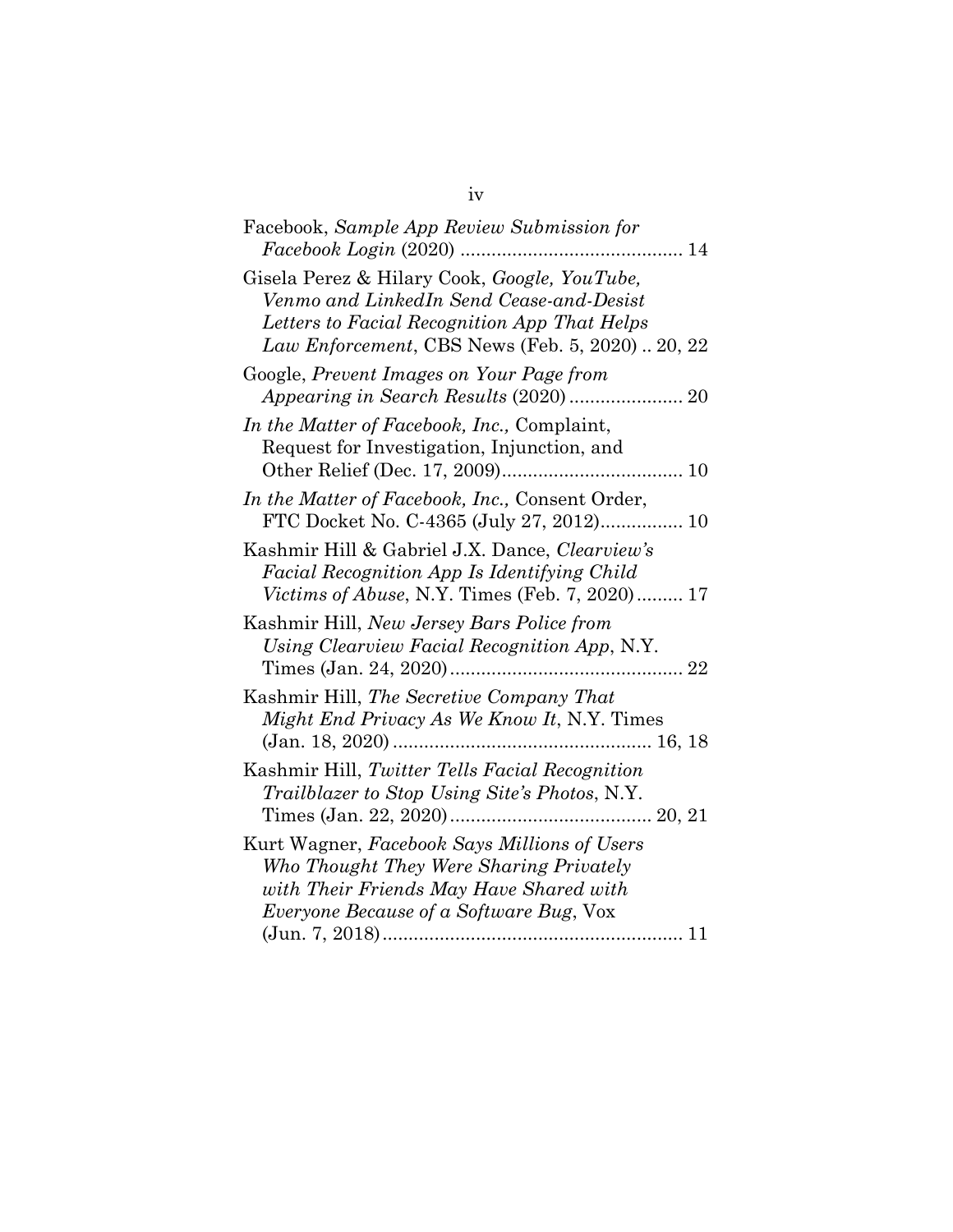| Kurt Wagner, Facebook's Year of Privacy               |
|-------------------------------------------------------|
| Mishaps Continues—This Time with a New                |
| Software Bug that 'Unblocked' People, Vox             |
|                                                       |
| Letter from Reps. Eddie Bernice Johnson &             |
| Frank D. Lucas to Hoan Ton-That, Chief                |
| Exec. Officer, Clearview AI (Mar. 3, 2020).  21       |
| Letter from Sen. Edward J. Markey to Hoan             |
| Ton-That, Chief Exec. Officer, Clearview AI           |
|                                                       |
| LinkedIn, API Terms of Use, (2020) 15                 |
|                                                       |
|                                                       |
|                                                       |
|                                                       |
| LinkedIn, <i>User Agreement</i> (2020)  12, 13        |
| Louise Matsakis, Scraping the Web Is a                |
| Powerful Tool. Clearview AI Abused It, Wired          |
|                                                       |
| Marc Rotenberg, Fair Information Practices and        |
| <i>the Architecture of Privacy</i> , 2001 Stan. Tech. |
|                                                       |
|                                                       |
| Restatement (Second) of Torts § 652C                  |
| (Appropriation of Name or Likeness) 4                 |
| Ryan Mac, et al., Secret Users of Clearview AI's      |
| Facial Recognition Dragnet Included a Former          |
| Trump Staffer, a Troll, And Conservative              |
| <i>Think Tanks</i> , Buzzfeed News (Mar. 11, 2020) 18 |
| Sen. Rob Wyden (@RonWyden), Twitter (Jan. 19,         |
|                                                       |

v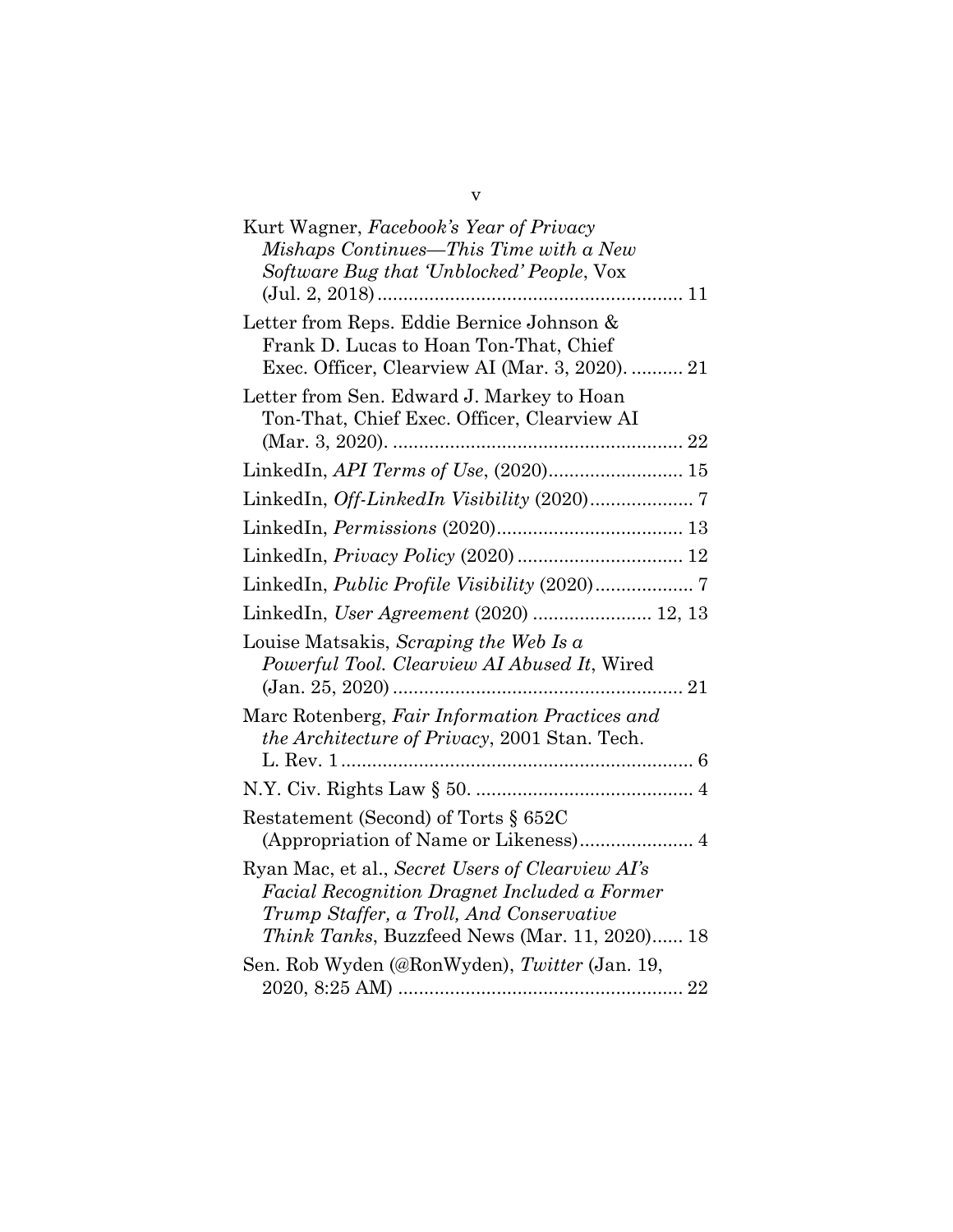| Steven Melendez, Facebook Orders Creepy AI         |    |
|----------------------------------------------------|----|
| Firm to Stop Scraping Your Instagram               |    |
| Photos, Fast Company (Feb. 6, 2020) 21             |    |
|                                                    |    |
| Twitter, More About Restricted Uses of the         |    |
|                                                    |    |
|                                                    |    |
| Written Testimony of Kelly Trindel, PhD, Chief     |    |
| Analyst, Office of Research, Info. & Planning,     |    |
| Equal Emp't Opportunity Comm'n (Oct. 13,           |    |
|                                                    |    |
| Yilun Wang & Michal Kosinski, <i>Deep Neural</i>   |    |
| Networks are More Accurate than Humans at          |    |
| Detecting Sexual Orientation from Facial           |    |
| <i>Images</i> , 114 J. Personality & Soc. Psychol. |    |
|                                                    | 23 |
|                                                    |    |

# vi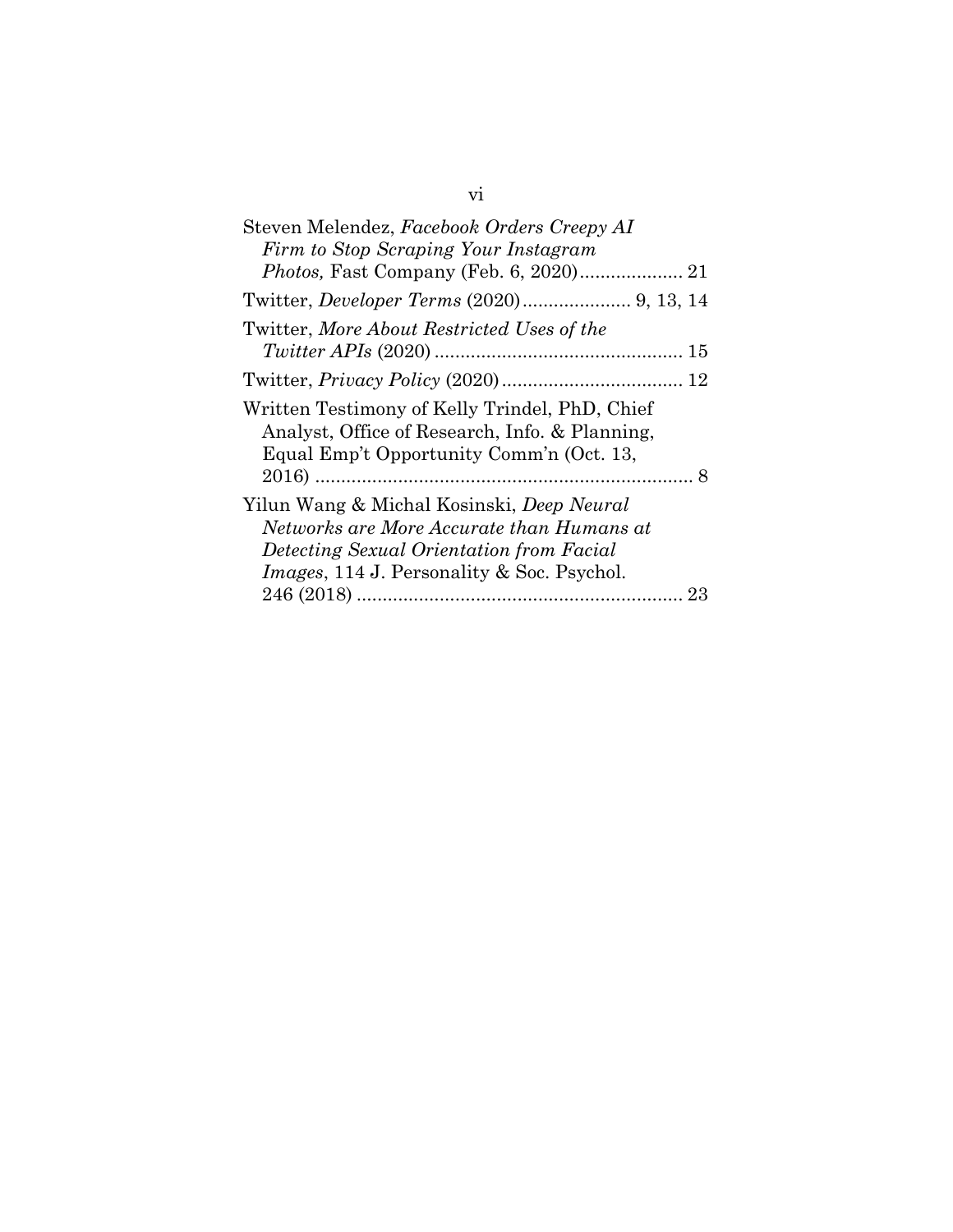#### **INTEREST OF THE** *AMICUS CURIAE*

The Electronic Privacy Information Center (EPIC) is a public interest research center in Washington, D.C.1 EPIC was established in 1994 to focus public attention on emerging civil liberties issues, to promote government transparency, and to protect privacy, the First Amendment, and other constitutional values.

EPIC has filed several *amicus* briefs in this Court concerning consumer privacy. *See, e.g.*, Brief for EPIC et al. as *Amici Curiae* Supporting Petitioners, *Barr v. Am. Ass. of Political Consultants*, No. 19-631 (U.S. filed Nov. 14, 2019) (arguing that the Telephone Consumer Protection Act is constitutional); Brief for EPIC as *Amicus Curiae* Supporting Respondents, *PDR Network v. Carlton & Harris Chiropractic*, 139 S. Ct. 2051 (2019) (No. 17-1705) (arguing that TCPA defendants should not be able to challenge FCC interpretations of the TCPA outside the review process Congress established); Brief for EPIC et al. as *Amici Curiae* Supporting Respondent, *Spokeo, Inc. v. Robins*, 136 S. Ct. 1540 (2016) (No. 13-1339) (arguing that violation of statutory privacy rights confers Article III standing); Brief of EPIC et al. as *Amici Curiae* Supporting Petitioner, *Maracich v. Spears,* 570 U.S. 48 (2013) (No. 12- 25) (arguing that the scope of the litigation exception

<sup>&</sup>lt;sup>1</sup> In accordance with Rule  $37.2(a)$ , both parties were notified of the intent to file this amicus ten days prior to the filing date. Petitioner consents to the filing of this brief, but respondent has not replied. EPIC motions for leave to file this brief under Rule 37.2(b). In accordance with Rule 37.6, the undersigned states that no monetary contributions were made for the preparation or submission of this brief, and this brief was not authored, in whole or in part, by counsel for a party.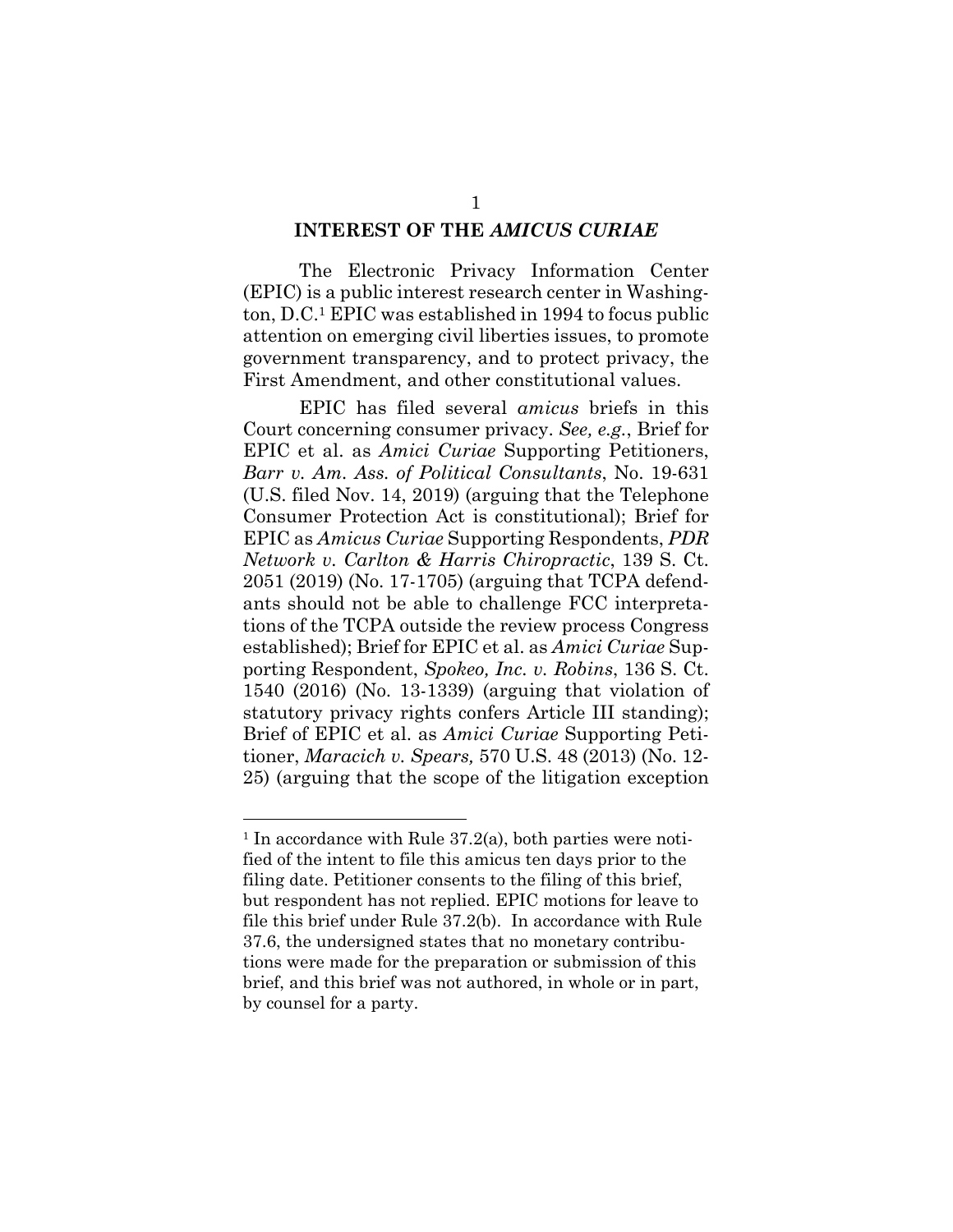to the Driver's Privacy Protection Act should be narrow); Brief for EPIC et al. as *Amici Curiae* Supporting Petitioners, *Sorrell v. IMS Health*, 564 U.S. 552 (2011) (No. 10-779) (arguing that a Vermont law restricting use of prescriber-identifying data protected patient privacy); Brief for EPIC as *Amicus Curiae* Supporting Petitioners, *Reno v. Condon*, 528 U.S. 141 (2000) (No. 98-1464) (arguing that the Driver Privacy Protection Act was consistent with constitutional principles of federalism).

EPIC has a unique interest in this case because the lower court's decision threatens the privacy interests of internet users, who are not represented by either of the parties in this case. EPIC participated as *amicus curiae* in the Ninth Circuit case below. Brief for EPIC as *Amicus Curiae* in Support of Appellant, *hiQ Labs, Inc. v. LinkedIn Corp.*, 938 F.3d 985 (9th Cir. 2019) (No. 17-16783).

EPIC has led the effort to establish consumer privacy safeguards in the United States. For example, EPIC's 2009 Federal Trade Commission complaint concerning Facebook's privacy practices helped establish the agency's historic consent order. Fed. Trade. Comm'n, *Facebook Settles FTC Charges That It Deceived Consumers by Failing to Keep Privacy Promises* (Nov. 29, 2011)2 ("Facebook's privacy practices were the subject of complaints filed with the FTC by the Electronic Privacy Information Center and a coalition of consumer groups.") EPIC has filed numerous other complaints at the FTC against companies that do not adequately protect user data. *See, e.g., In the Matter of Airbnb, Inc.,* Complaint and Request for Investigation,

<sup>2</sup> https://www.ftc.gov/news-events/press-re-

leases/2011/11/facebook-settles-ftc-charges-it-deceived-consumers-failing-keep.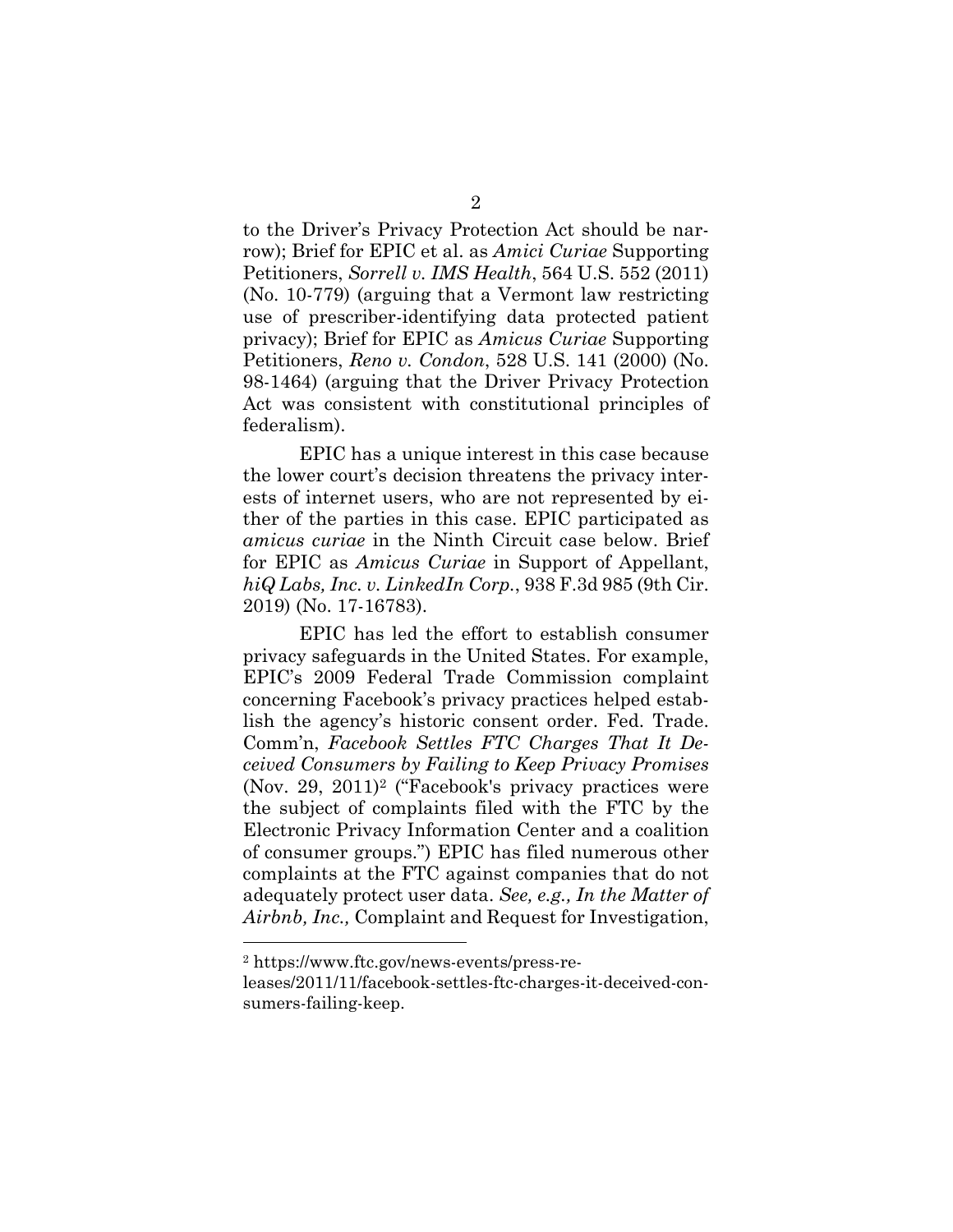Injunction, and Other Relief (Feb. 26, 2020) (challenging Airbnb's deployment of a "risk assessment" technique that assigns secret ratings to prospective renters using a proprietary algorithm);3 *In the Matter of Whatsapp, Inc.,* Complaint, Request for Investigation, Injunction, and Other Relief (Aug. 29, 2016) (challenging Facebook's plan to transfer Whatsapp data to Facebook).4 EPIC has focused specific attention to the problem of data breaches caused by the failure to secure user data. *See, e.g.*, EPIC, *LinkedIn Breach Leads to 6.5 Million Stolen Passwords* (June 7, 2012).5 And this week the *New York Times* reported that EPIC's 2019 complaint to the Federal Trade Commission triggered changes in Zoom, the video conferencing service on which much of the nation now depends. Natasha Singer, et al., *Zoom Rushes to Improve Privacy for Consumers Flooding Its Service,* N.Y. Times (Apr. 8, 2020).6

<sup>3</sup> *Available at* https://epic.org/2020/02/epic-files-complaintwith-ftc-1.html.

<sup>4</sup> *Available at* https://epic.org/privacy/ftc/whatsapp/EPIC-CDD-FTC-WhatsApp-Complaint-2016.pdf.

<sup>5</sup> https://epic.org/2012/06/linkedin-breach-leads-to-65 mi.html.

<sup>6</sup> https://www.nytimes.com/2020/04/08/business/zoomvideo-privacy-security-coronavirus.html.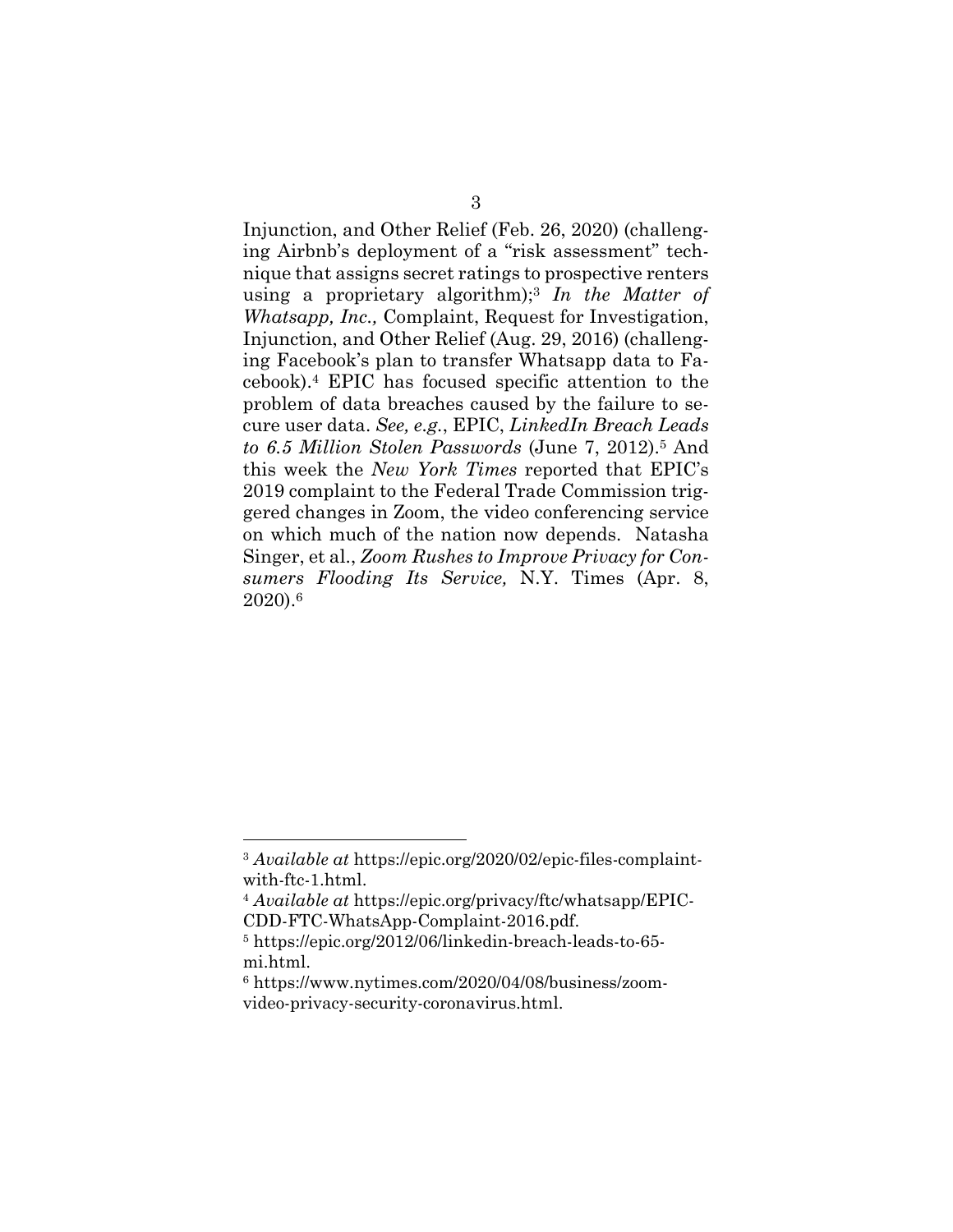#### **SUMMARY OF THE ARGUMENT**

Earlier this year, the *New York Times* reported that Clearview AI had scraped over three billion photos from web pages to create an unprecedented face surveillance tool. The public was outraged. So too were the companies whose user data was scraped. Companies have explicit terms that restrict the collection and subsequent use of user data obtained from the service. Several of these companies sought to enforce these terms against Clearview. But under the rule adopted by the Ninth Circuit in this case, the companies may be *required* to allow Clearview AI and other third parties to scrape users' data and use the data for their own purposes, regardless of the terms that users of the service are otherwise required to follow. That cannot be the right outcome. The lower court erred in granting an injunction prohibiting LinkedIn from protecting user data.

Clearview AI, like hiQ, is not the first company to use scraped web data in an unexpected and unethical way. Scraping websites and social media profiles is a cheap and easy way to obtain personal data for commercial purposes. But users do not expect that their data will be collected, analyzed, and used by third parties, particularly if they themselves are subject to restrictions on how they may use the data they access. A Facebook user who adds a public profile picture does not give license to a third party to use their photo to create a biometric profile of their face, or to use their name or likeness for commercial value without their consent. Restatement (Second) of Torts § 652C (Appropriation of Name or Likeness); *see, e.g.,* N.Y. Civ. Rights Law § 50. Right of privacy. Notably, the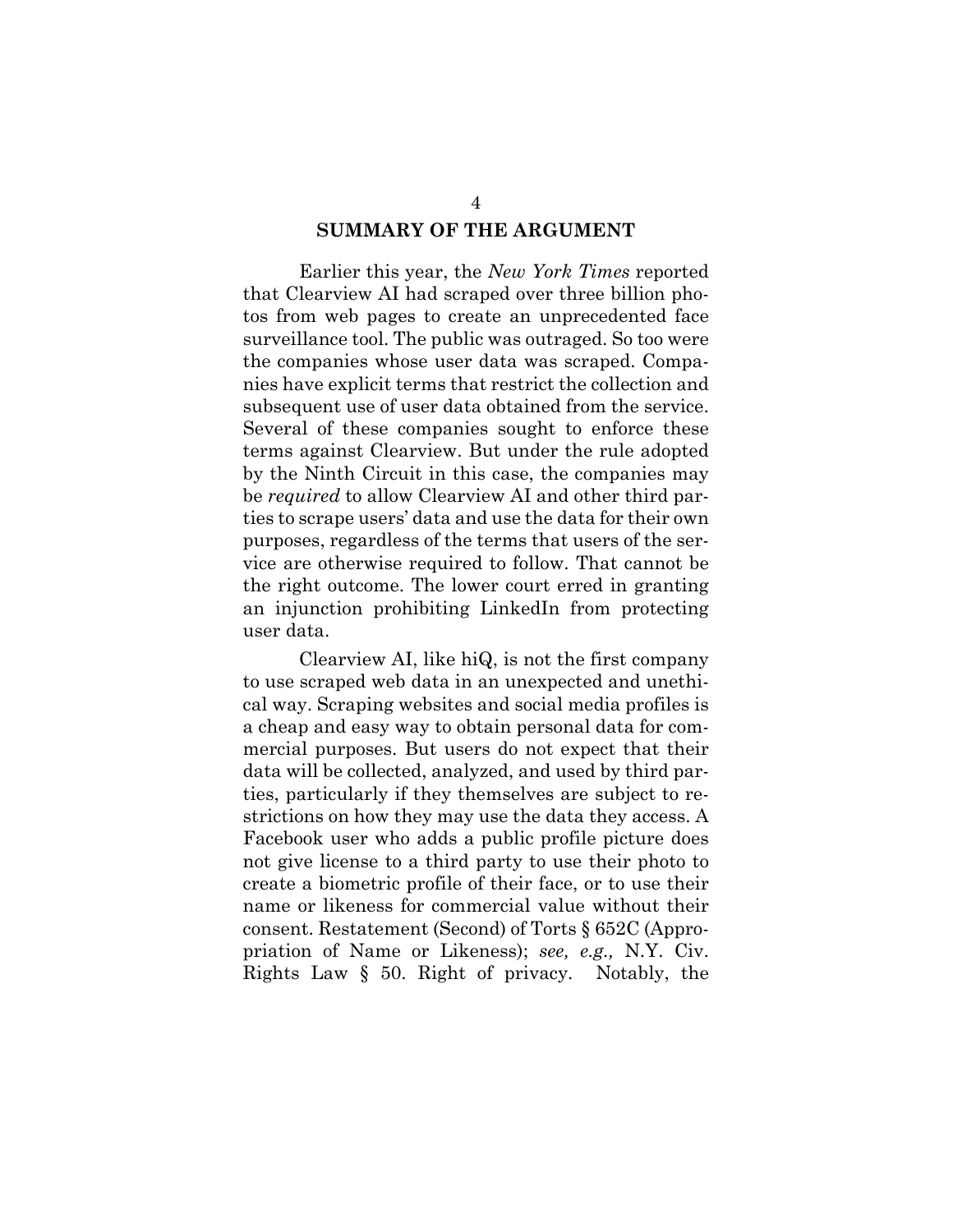appropriation tort applies to personal information that is generally available to the public.

Companies that collect data directly from users are required by law to protect the data. Companies are bound by the terms of their user agreements, privacy policies, and other representations, which give users the right to restrict retention, use, and distribution of their personal information. This system of user rights and company obligations forms the basis of modern privacy law. But absent a comprehensive federal data protection law, third-party web scrapers are not obligated to protect the user data of most Americans. Users may never even know that a third party has collected or used their data. Companies are thus in the best position to protect user data and have a responsibility to do so. The lower court's decision makes it impossible for companies to fulfil their responsibility and sets a dangerous precedent that could threaten the privacy of user data.

#### **ARGUMENT**

### **I. Limiting third party access to personal data is consistent with the principles of modern privacy law.**

Modern privacy law recognizes that individuals have the right to control their personal data held by others. This right aligns the expectations of individuals with the intended use of their information. Individuals provide personal data for specific purposes and do not expect that their data will be used for other purposes. This includes personal data, which, viewable to the general public. But users do not expect that their data will be used to surveille them, or to make individualistic predictions about their future behavior.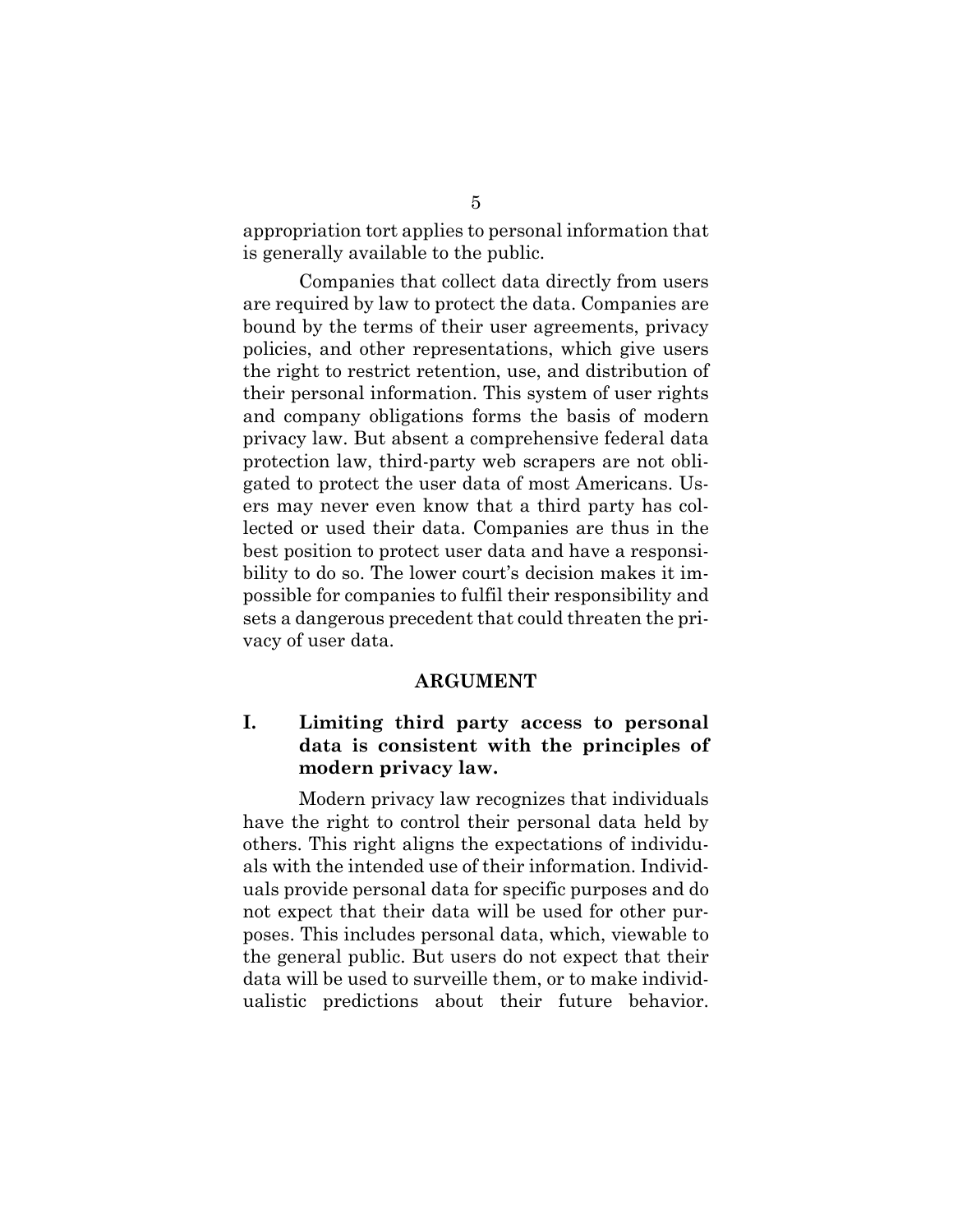Consumers may not have even chosen to make the information public—and may not know it is generally viewable by the public. Companies must be able to limit unexpected third-party uses of their users' data.

The central purpose of modern privacy law is to recognize individual user rights to control the collection, use, retention, and disclosure of their personal information, and to create a corresponding set of obligations on data collectors. The modern approach to privacy law was set out in the "Fair Information Practices," first developed in the United States in the 1970s by the Department of Health, Education, and Welfare. Marc Rotenberg, *Fair Information Practices and the Architecture of Privacy*, 2001 Stan. Tech. L. Rev. 1, ¶¶ 43, 44. Congress has implemented the Fair Information Practices in several different data privacy statutes, including the Privacy Act, 5 U.S.C. § 552a(e), the Cable Act, 47 U.S.C. § 551, and the Video Privacy Protection Act, 18 U.S.C. § 2710.

Personal data should be relevant to the purposes for which they are to be used. *See* 5 U.S.C. §  $552a(e)(5)$ ; 47 U.S.C. §  $551(b)$ . And the purposes for which personal data are collected should be specified at the time of data collection, with subsequent use limited to the fulfillment of those purposes. *See* 5 U.S.C. § 552a(b) ("Conditions of Disclosure"); 47 U.S.C. § 551(c) ("Protection of subscriber privacy - Disclosure of personally identifiable information").

Consumers provide information to companies for specific purposes. For instance, users create LinkedIn profiles to showcase their education, skills, and experience to colleagues, potential professional contacts, and potential future employers. People use the services of other companies for other specific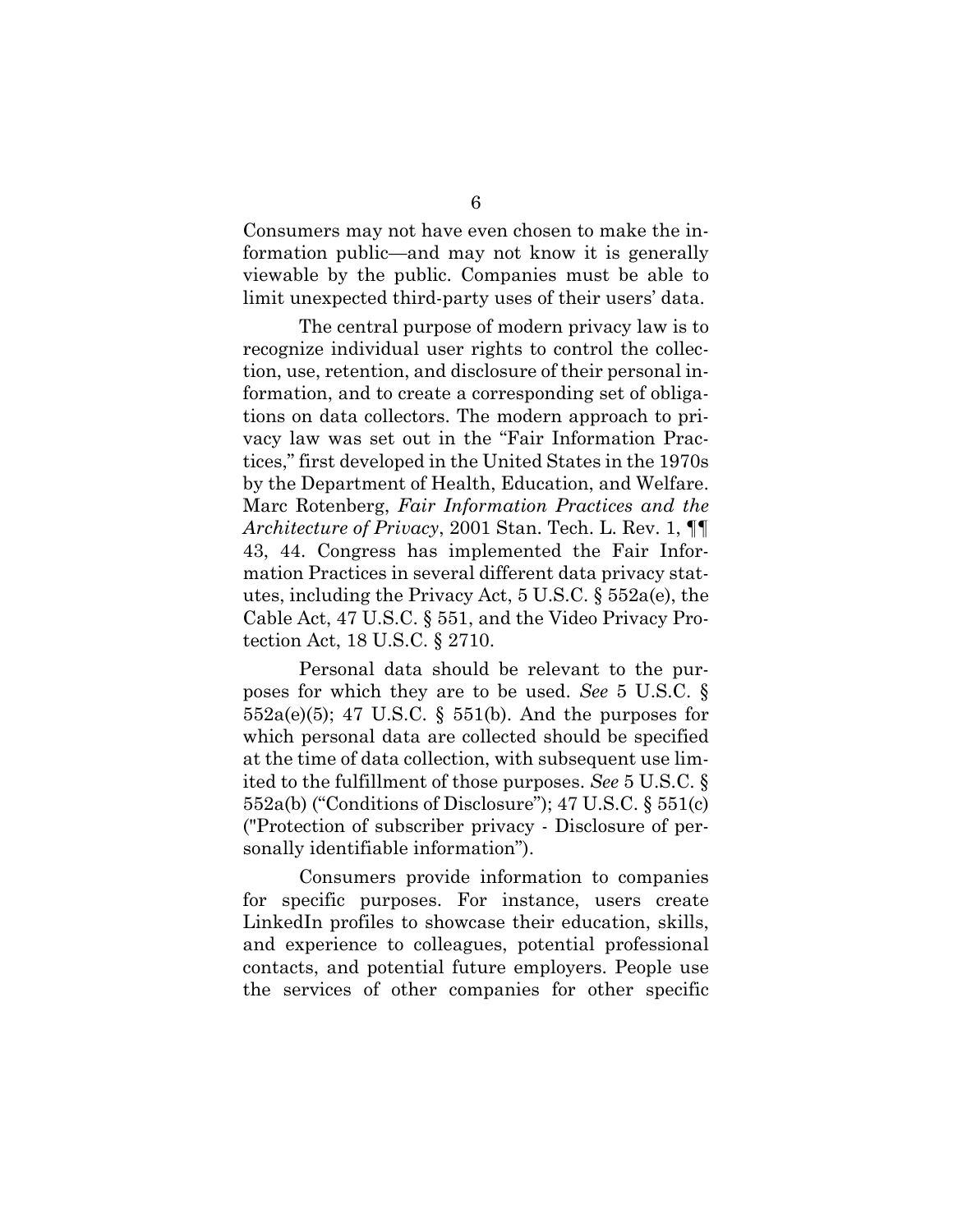purposes: Twitter, to engage in a public conversation; YouTube, to share videos; and Venmo, to make online payments.

Consumers also make some information about themselves viewable to the general public for specific purposes. LinkedIn users create public profiles so that people who are not currently in their LinkedIn network can find them and view parts of their online resume. LinkedIn, *Public Profile Visibility* (2020).7 LinkedIn represents that this public profile will be used for particular purposes: search engine indexing, public profile badges, and on third-party sites that are affiliates with or approved by LinkedIn. *Id*. LinkedIn also allows users to opt-out of certain uses for their public profiles, such as whether third-party applications can use the data. LinkedIn, *Off-LinkedIn Visibility* (2020).8 LinkedIn users can also prevent the company from using profile updates to send alerts to their connections. 3ER-427. About 20% of LinkedIn users take advantage of this feature. 3ER-430. The popularity of the feature suggests that users do not want their current employers to be notified when they update their LinkedIn profile, which can be an indication that the employee is looking for a new job.

LinkedIn users do not expect that the photo they provide for their public profile will be used to create a biometric profile of their face, or that their online resume will be used to predict how much time they are likely to stay at their current job. Indeed, the popularity of the "Do Not Broadcast" feature shows that LinkedIn users do not want or expect companies like

swer/83/linkedin-public-profile-visibility?lang=en.

<sup>7</sup> https://www.linkedin.com/help/linkedin/an-

<sup>8</sup> https://www.linkedin.com/help/linkedin/answer/79854.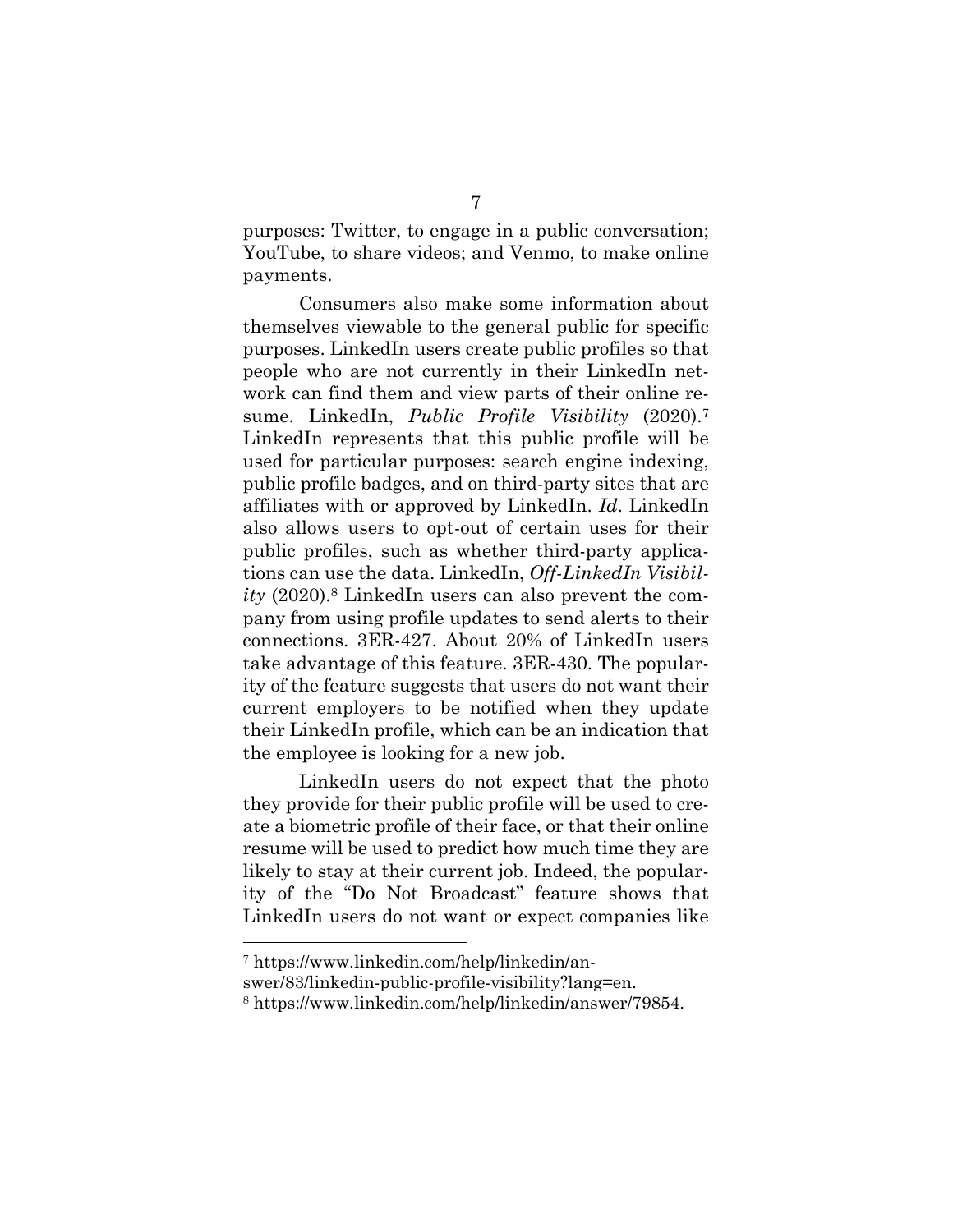hiQ to use their LinkedIn data to inform their current employers that they may leave their job within a certain timeframe.

Predictive employment analytics pose several significant privacy risks. Data scientist Cathy O'Neil has stated that "throughout the tech industry, many companies are busy trying to optimize their white-collar workers by looking at the patterns of their communications," and these systems "have the potential to become true [weapons of math destruction]. They can misinterpret people, and punish them, without any proof that their scores correlate to the quality of their work." Cathy O'Neil, *Weapons of Math Destruction*, 133 (2016). The U.S. Equal Opportunity Employment Commission has warned employers "to not simply 'trust the math'" with these types of employee algorithms, "as the math in this case has been referred to, by at least one mathematician/data scientist, as an 'opinion formalized in code.'" Written Testimony of Kelly Trindel, PhD, Chief Analyst, Office of Research, Info. & Planning, Equal Emp't Opportunity Comm'n (Oct. 13, 2016) (describing specifically hiQ's data practices).9 Because the results of these algorithms can significantly impair crucial life opportunities, such as whether we are "good credit risks, desirable employees, reliable tenants, valuable customers—or deadbeats, shirkers, menaces, and 'wastes of time,'" Professors Danielle Keats Citron and Frank A. Pasquale call for greater transparency and oversight of predictive algorithms. Danielle Keats Citron & Frank A. Pasquale,

<sup>9</sup> https://www.americanbar.org/content/dam/aba/events/labor\_law/2017/03/err/papers/steele\_paper.authcheckdam.pdf.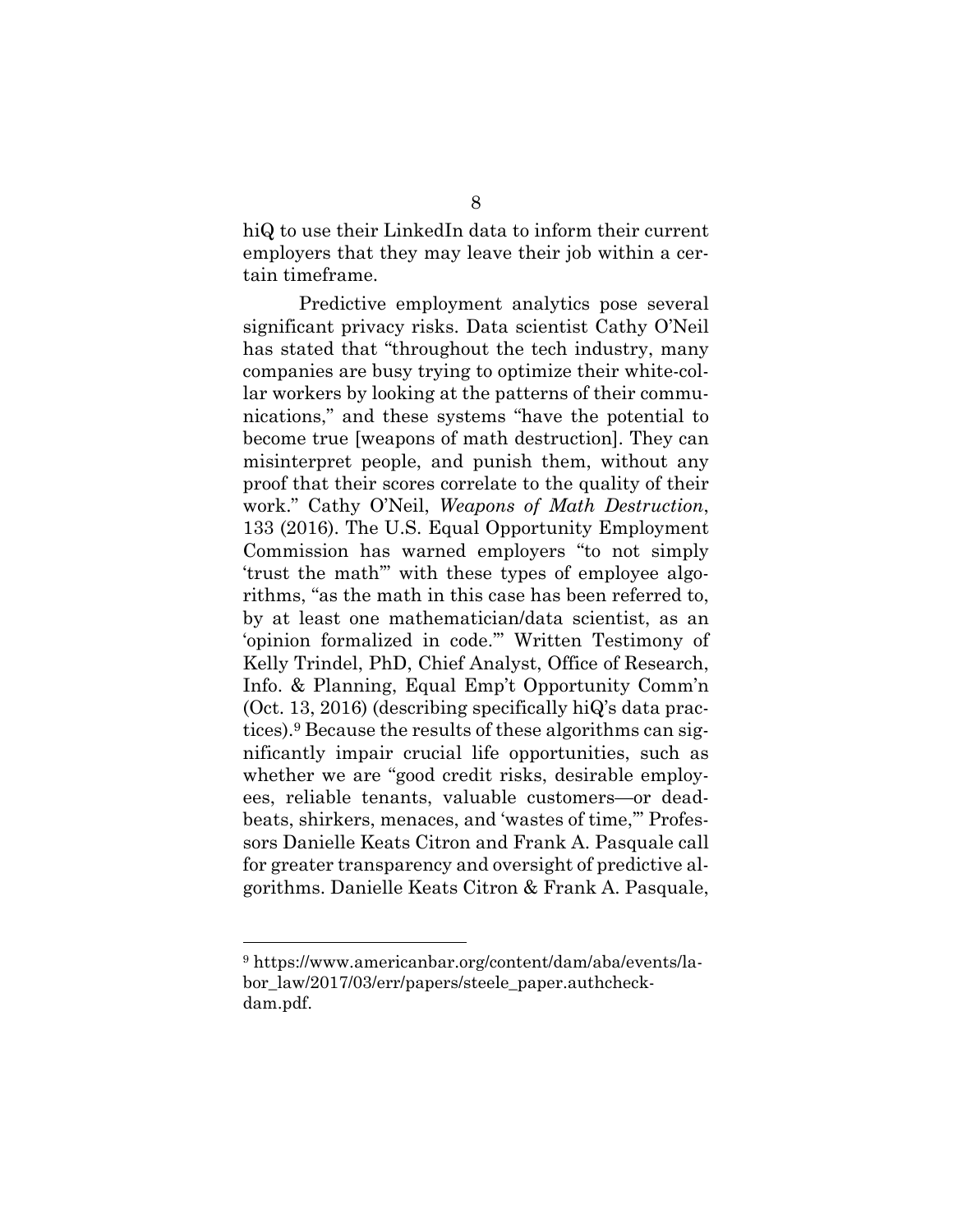### *The Scored Society: Due Process for Automated Predictions*, 89 Wash. L. Rev. 1, 1 (2014).

Scraping public data from one company's website and combining it with data from other sources can also result in unexpected and harmful consequences. Professor Anita L. Allen has observed that individuals in the Big Data world are not well positioned to anticipate how their data will be combined by third parties "to reveal otherwise unascertained patterns, links, behaviors, trends, identities, and practical knowledge." Anita L. Allen, *Protecting One's Own Privacy in a Big Data Economy*, 130 Harv. L. Rev. F. 71, 71 (2016).10 For example, while many Twitter users associate their real identities with their Twitter content, many also use Twitter under pseudonyms. A third party could attempt to identify these anonymous Twitter users by trying to match their Twitter information with data obtained elsewhere. Twitter is aware that of this potential use of Twitter user data and prohibits developers from attempting it. Twitter, *Developer Terms*   $(2020).11$ 

Additionally, users often do not have a choice whether their personal information is "public"—and they may not even know that the information is out there for the world to see. First, someone else may have posted the user's data. Second, a user may not be aware that their posts are set to "public." Privacy settings are often difficult to understand and some companies, notably Facebook, frequently change privacy settings to make information more widely available than a user would anticipate. Controlling privacy on

<sup>10</sup> https://harvardlawreview.org/2016/12/protecting-onesown-privacy-in-a-big-data-economy/.

<sup>11</sup> https://developer.twitter.com/en/developer-terms/policy.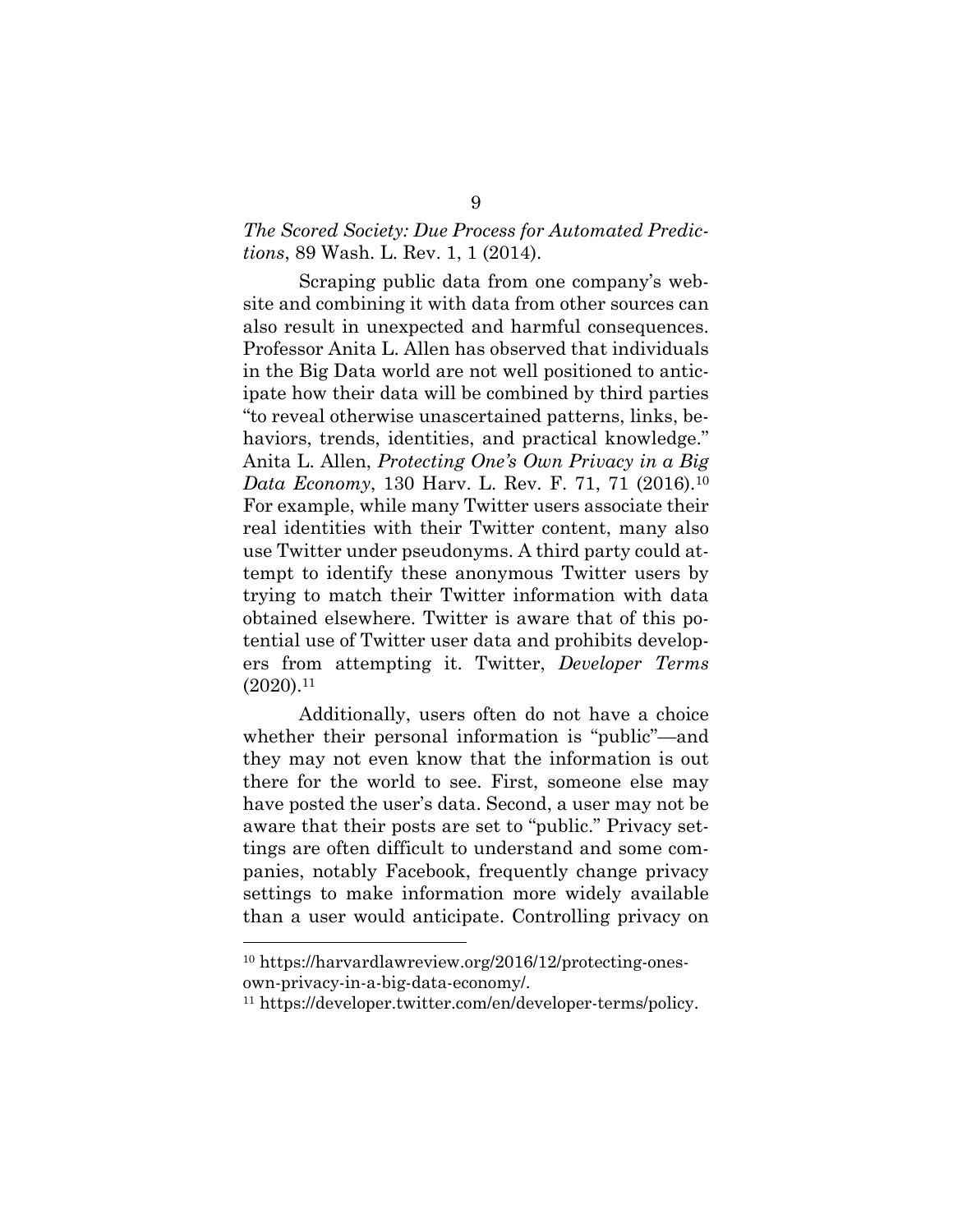Facebook is so complex that the company has a twelvestep tutorial on how to use the settings. Facebook, *Manage Your Privacy* (2020).<sup>12</sup> When Facebook has changed privacy settings in the past, content that users posted that they thought was not generally accessible suddenly became public. In 2009, *amicus* EPIC brought a complaint to the Federal Trade Commission that documented changes in Facebook privacy settings that made user information and content, such as profile pictures, public that users had previously designated as private. *In the Matter of Facebook, Inc.,* Complaint, Request for Investigation, Injunction, and Other Relief (Dec. 17, 2009).<sup>13</sup> The complaint led to a 2011 consent order against Facebook. *In the Matter of Facebook, Inc.,* Consent Order, FTC Docket No. C-4365 (July 27, 2012).14 But even after the FTC consent order, Facebook continued to publicly expose previously private user content. *See, e.g.,* Alex Hern, *Facebook Is Chipping Away at Privacy—and My Profile Has Been Exposed*, The Guardian (Jun. 29, 2016);<sup>15</sup> Brian Barrett, *Facebook Search Now Finds Public Posts—So Hide Yours*, Wired (Oct. 22, 2015).16

Third, a company's error can expose data that the user chose not to make publicly viewable. For instance, in May 2018, Facebook made public the posts

<sup>12</sup> https://www.facebook.com/about/basics/manage-yourprivacy.

<sup>13</sup> *Available at* https://www.epic.org/privacy/inrefacebook/EPIC-FacebookComplaint.pdf.

<sup>14</sup> *Available at* https://www.ftc.gov/sites/default/files/documents/cases/2012/08/120810facebookd o.pdf.

<sup>15</sup> https://www.theguardian.com/technology/2016/jun/29/facebook-privacy-secret-profile-exposed.

<sup>16</sup> https://www.wired.com/2015/10/facebook-search-privacy/.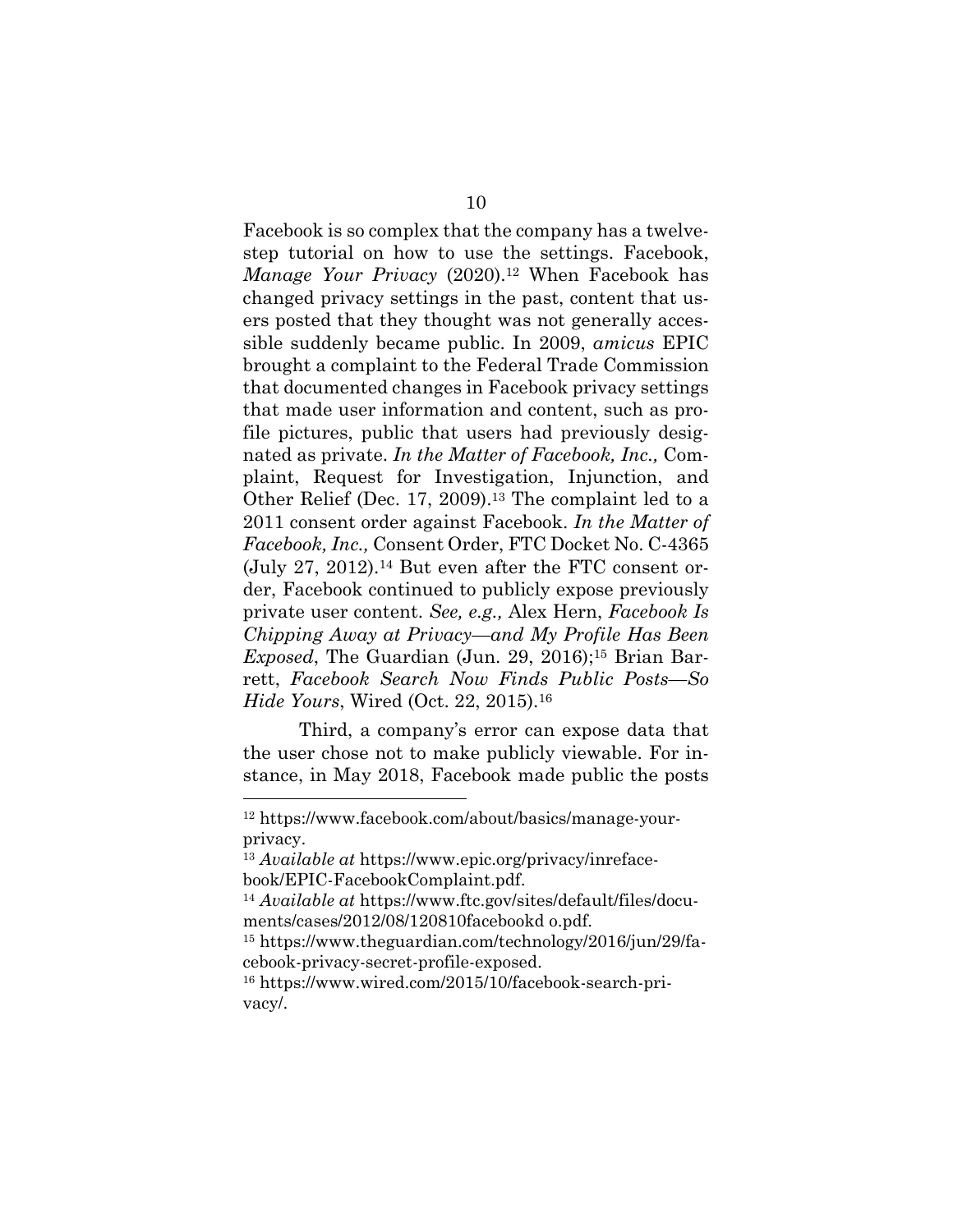of as many as 14 million users that thought they were only sharing with their friends or a smaller group. Kurt Wagner, *Facebook Says Millions of Users Who Thought They Were Sharing Privately with Their Friends May Have Shared with Everyone Because of a Software Bug*, Vox (Jun. 7, 2018). A few weeks later, Facebook unblocked users who had been previously blocked by other users, allowing the newly unblocked users to view content they should not have been permitted to view. Kurt Wagner, *Facebook's Year of Privacy Mishaps Continues—This Time with a New Software Bug that 'Unblocked' People*, Vox (Jul. 2, 2018).17

Companies such as LinkedIn should limit thirdparty access to user data act in accordance with modern privacy law. An injunction prohibiting such limitations is against the public interest, in particular because the United States lacks a comprehensive federal data privacy law.

### **II. Internet companies have a responsibility to protect the data of their users from third parties**

The United States does not have a comprehensive federal data protection law codifying globally recognized rights to data privacy. While some states, such as California and Illinois, have enacted data protection laws of varying scope, most Americans are not protected by a data privacy statute. In the absence of comprehensive data protection laws, user rights are usually encompassed in agreements between data collectors and users. Companies, as the primary data collectors, are obligated to ensure that user data is collected,

<sup>17</sup> https://www.vox.com/2018/7/2/17528220/facebook-software-bug-block-unblock-safety-privacy.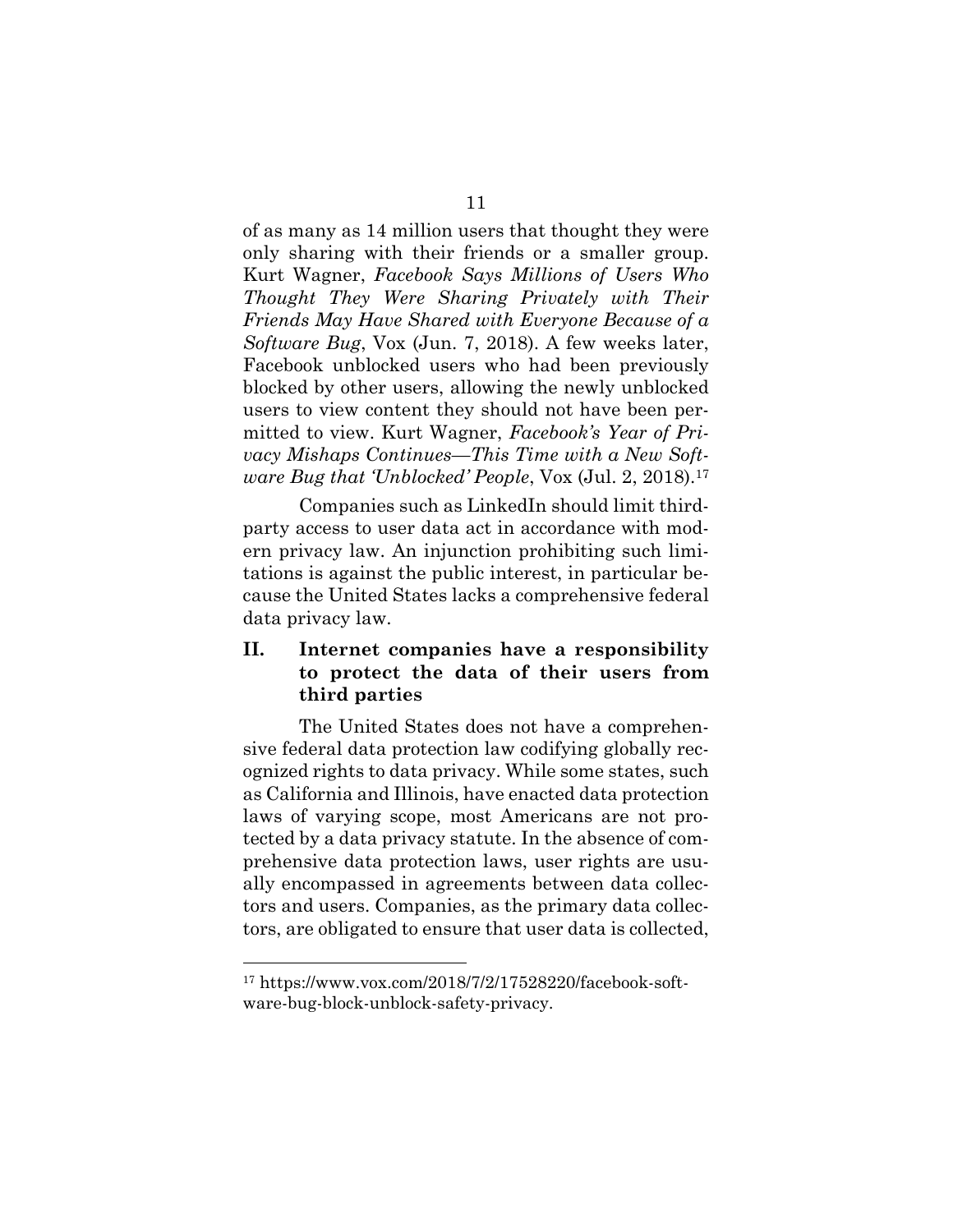used, disclosed, and retained according to the company's user agreement, privacy policy, user settings, and other representations. But third parties are not bound by these understandings. Thus, absent a comprehensive federal privacy law, companies who are in privity to their users are in the best position to protect their users' privacy by limiting access to user data, such as by prohibiting scraping and requiring access through an application programming interface ("API"). An API can enable companies to limit thirdparty access and to enforce user privacy protections.

Companies in privity to their users, as the primary collectors of data, must limit the collection, use, disclosure, and retention of personal data in accordance with their user agreements, privacy policies, and other representations. For instance, companies such as LinkedIn and Twitter guarantee that they will stop displaying user data within 24 hours if the user chooses to delete the data from their profile and, if the user deletes their account, the companies will not retain the data beyond a certain date, usually 30 days after the user requests deletion. LinkedIn, *Privacy Policy*, §§ 4.2–4.3 (2020);18 Twitter, *Privacy Policy*, §§ 1.2, 4.2 (2020).19 Companies in privity to their users are also required to honor users' choices as to who can view their information. LinkedIn, *User Agreement*, § 2.5 (2020);20 Twitter, *Privacy Policy*, *supra*, at § 3.1; Facebook, *Data Policy* (2020).<sup>21</sup> Failure to abide by the agreement can result in legal action against the company. *See, e.g.*, Complaint, *Perkins v. LinkedIn Corp.*,

<sup>18</sup> https://www.linkedin.com/legal/privacy-policy.

<sup>19</sup> https://twitter.com/en/privacy.

<sup>20</sup> https://www.linkedin.com/legal/user-agreement.

<sup>21</sup> https://www.facebook.com/about/privacy.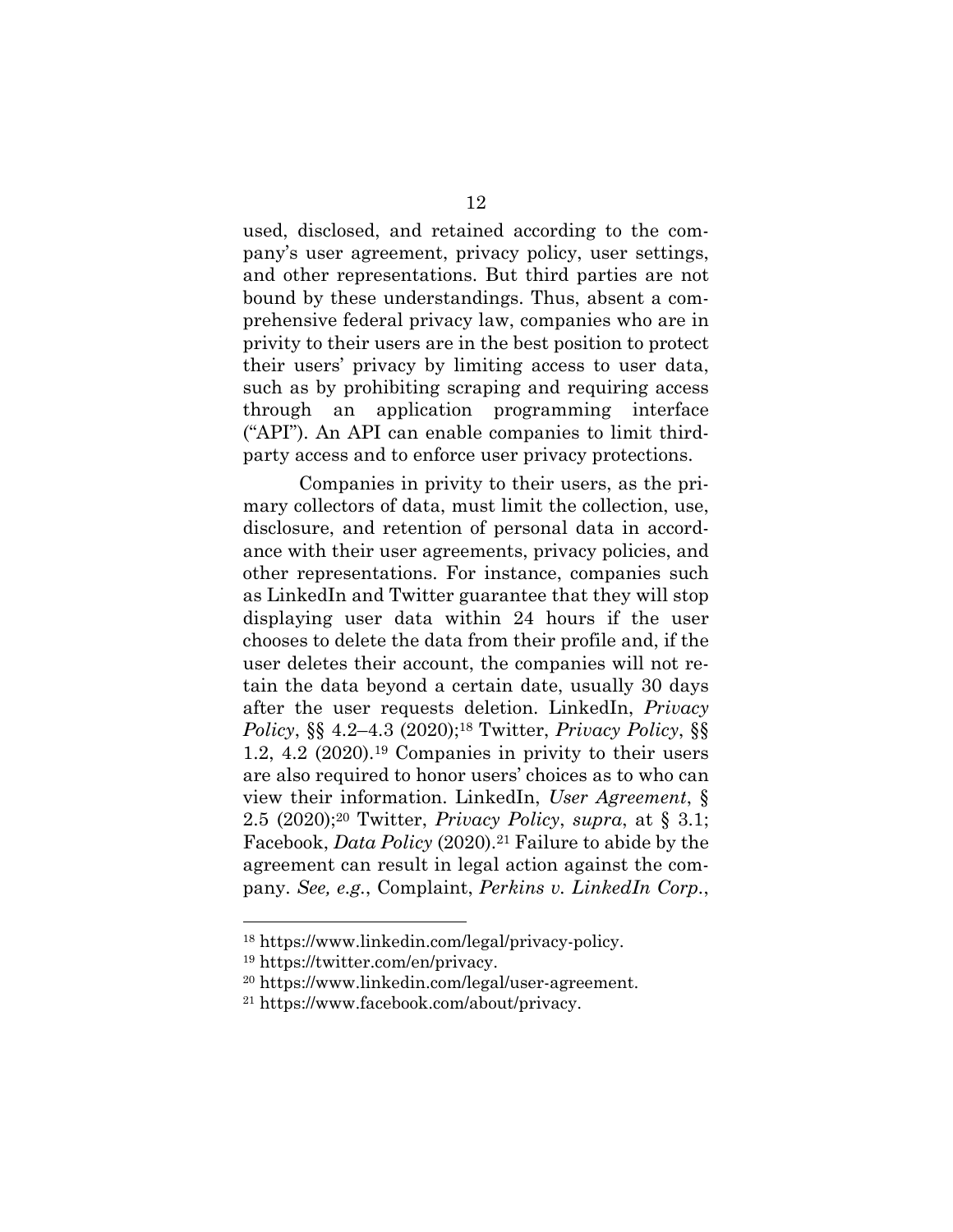53 F. Supp. 3d 1190 (N.D. Cal. 2014) (concerning privacy tort and Wiretap Act claims arising from the "harvesting" of "e-mail addresses from the contact lists" of Plaintiffs' associated accounts); *In re Facebook, Inc., Consumer Privacy User Profile Litigation*, No. 3:2018 md-02843 (N.D. Cal. docketed June 6, 2018) (concerning Facebook's breach of user agreements involving Cambridge Analytica).

But third-party scrapers are not bound by the user agreements of the websites they scrape, nor do they generally provide similar rights to consumers whose data was scraped. For instance, hiQ's privacy policy does not even mention the rights of those whose data is scraped. hiQ Labs, *Privacy Policy, supra*.

Many companies control third-party access to user data by prohibiting scraping and instead requiring access through an API. LinkedIn's user agreement, for example, prohibits data scraping, bypassing access controls, or copying, using, disclosing, or distributing LinkedIn user data without consent. LinkedIn, User Agreement, *supra*, at §§ 8.2(b)–(d). LinkedIn requires third parties to obtain either a LinkedIn user's permission, or LinkedIn's permission, to access user data through their API. LinkedIn, *Permissions* (2020).22 Even Twitter, whose users generally post publicly viewable data, prohibits scraping user data without Twitter's consent, Twitter, *Terms of Service*, § 4  $(2020)$ ,<sup>23</sup> and requires developer to seek permission from Twitter to access user data through the API. Twitter, *Developer Terms*, *supra*.

<sup>22</sup> https://docs.microsoft.com/en-us/linkedin/shared/authentication/permissions?context=linkedin/consumer/context. <sup>23</sup> https://twitter.com/en/tos.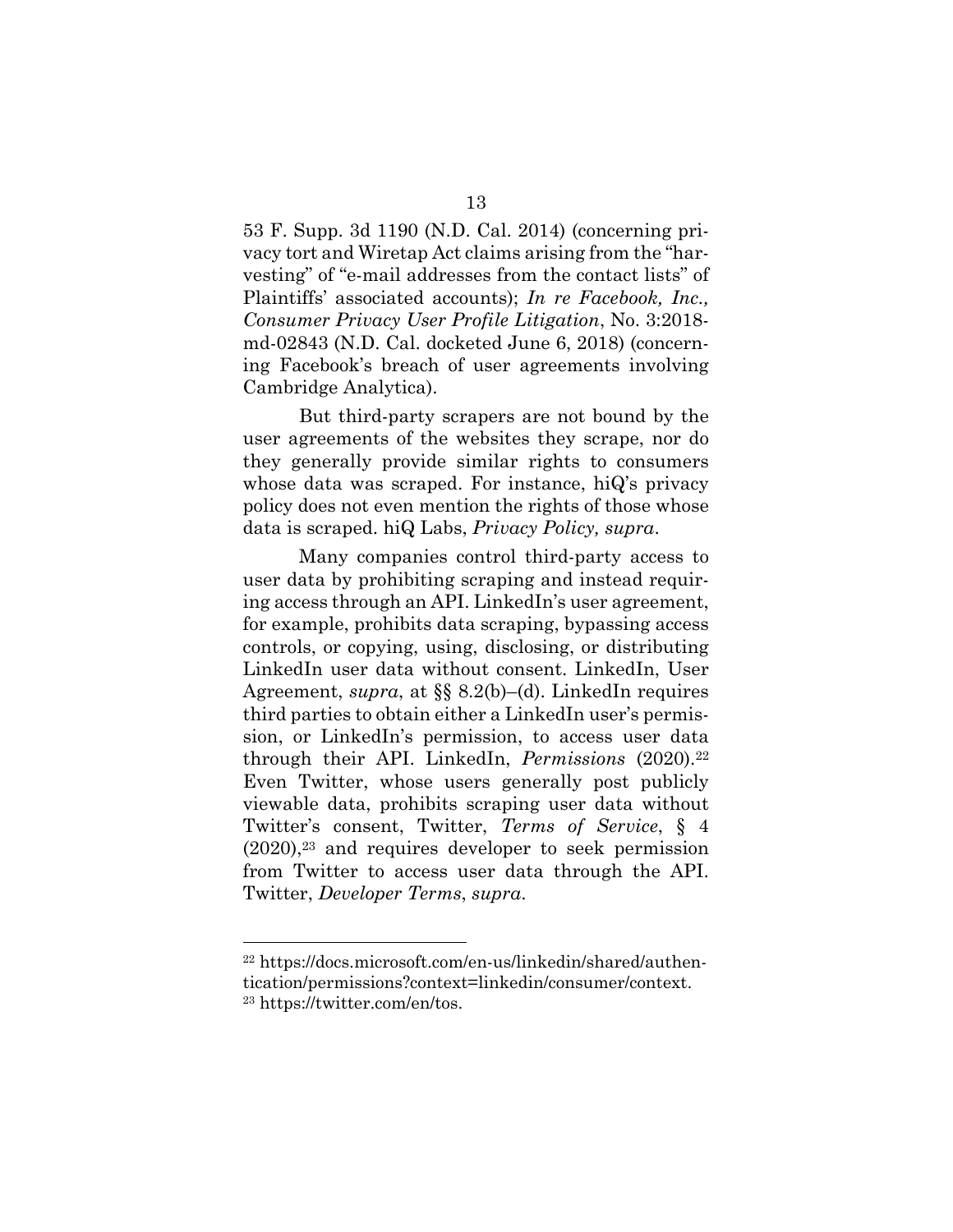Forcing access to a company's data through an API makes it possible for a company to screen developers and monitor their use of user data. Twitter requires that developers disclose "all proposed uses of the Twitter developer platform to verify policy compliance — so you're required to disclose (and update, as applicable) your planned use of the Twitter API and Twitter Content in order to be granted and to maintain access." Twitter, *Developer Terms*, *supra*. Facebook also requires that developers describe how they will use each category of Facebook data they wish to collect. Facebook, *Login Permissions* (2020);<sup>24</sup> Facebook, *Sample App Review Submission for Facebook Login*  $(2020).^{25}$ 

The API also ensures that third parties comply with a user's privacy settings. Twitter, for example, requires third parties to display current versions of Twitter public posts—or to remove them if they are deleted from the company's website. Twitter, *Developer Terms*, *supra*.

Many companies explicitly ban developers from certain unethical and unexpected uses of personal data. Twitter, for instance, prohibits third parties from using Twitter user data "in any way that would be inconsistent with people's reasonable expectations of privacy." *Id*. Twitter's list of prohibited uses includes credit or insurance risk analysis, individual profiling or "psychographical segmentation," facial recognition, and deriving or inferring sensitive information about individual users, such as health, political affiliation,

<sup>24</sup> https://developers.facebook.com/docs/apps/review/loginpermissions.

<sup>25</sup> https://developers.facebook.com/docs/facebook-login/review/sample-submission.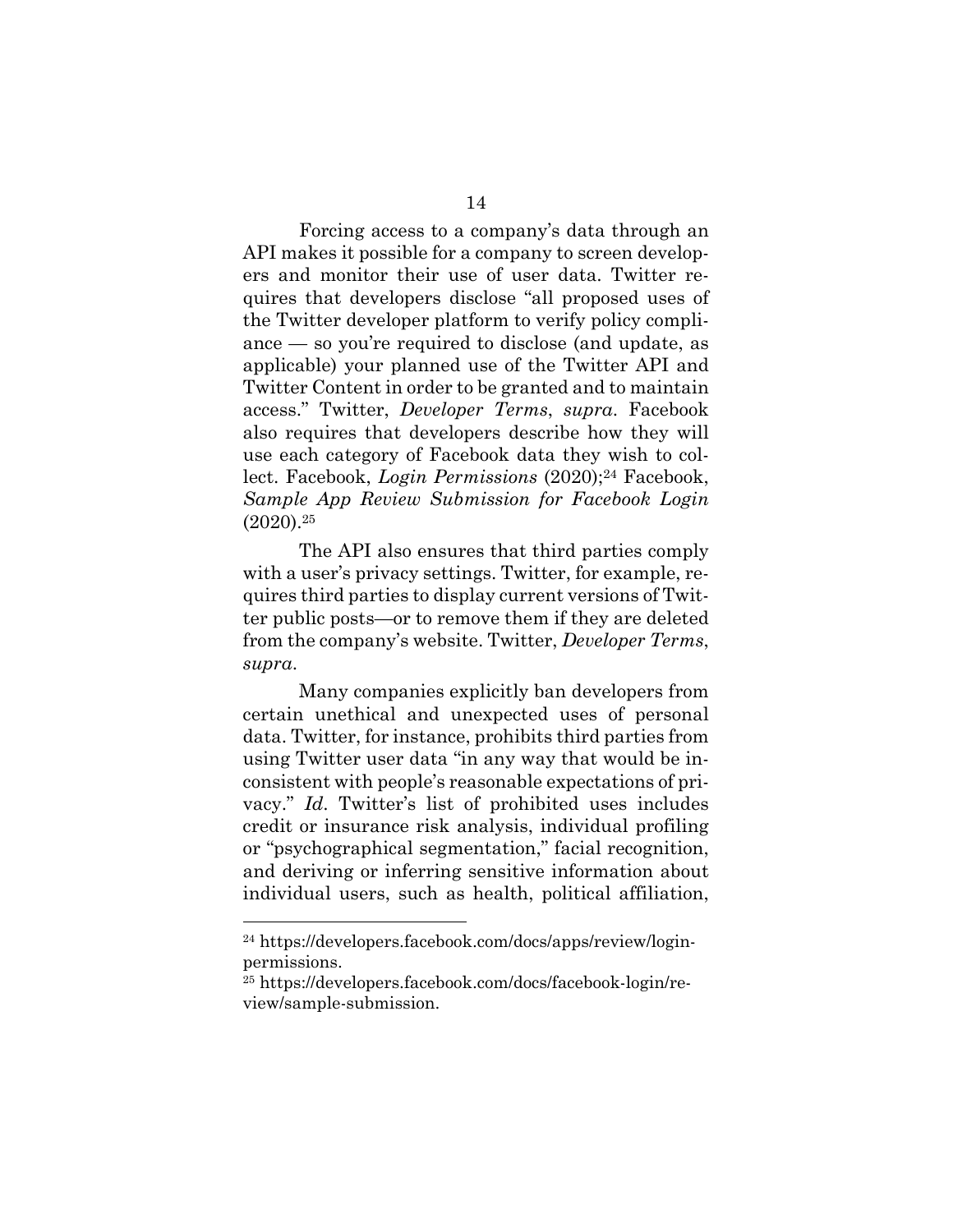race, ethnicity, sexual orientation, and off-Twitter identity. Twitter, *More About Restricted Uses of the Twitter APIs* (2020).26 LinkedIn's API terms of use prohibit data use "that may harm the professional reputation, relationships or professional ecosystem of" LinkedIn users. LinkedIn, *API Terms of Use*, § 3.1(a) (2020).27 LinkedIn also prohibits data use that "facilitates bias or discriminatory practices" or "facilitates government surveillance." *Id*. at §§ 3.1(q)–(r). Facebook similarly bans using Facebook user data for "tools that are used for surveillance." Facebook, *Facebook Platform Policy*, § 3.1 (2020).<sup>28</sup>

Of course, for these rules to be effective, they must actually be enforced by the companies. The Cambridge Analytica scandal occurred because Facebook did not monitor Cambridge Analytica's collection and use of user data, did not take prompt action to stop the company's access when the misuse was discovered, and did not ensure that the data was deleted. Carole Cadwalladr & Emma Graham-Harrison, *Revealed: 50 million Facebook Profiles Harvested for Cambridge Analytica in Major Data Breach*, The Guardian (Mar. 17, 2018).29 The consensus following Cambridge Analytica is that companies in privity to their users must protect user privacy by, among other things, limiting and monitoring third-party access to user data. And following the recent revelation that an obscure company called Clearview AI scraped billions of images

<sup>26</sup> https://developer.twitter.com/en/developer-terms/moreon-restricted-use-cases.

<sup>27</sup> https://legal.linkedin.com/api-terms-of-use.

<sup>28</sup> https://developers.facebook.com/policy.

<sup>29</sup> https://www.theguardian.com/news/2018/mar/17/cambridge-analytica-facebook-influence-us-election.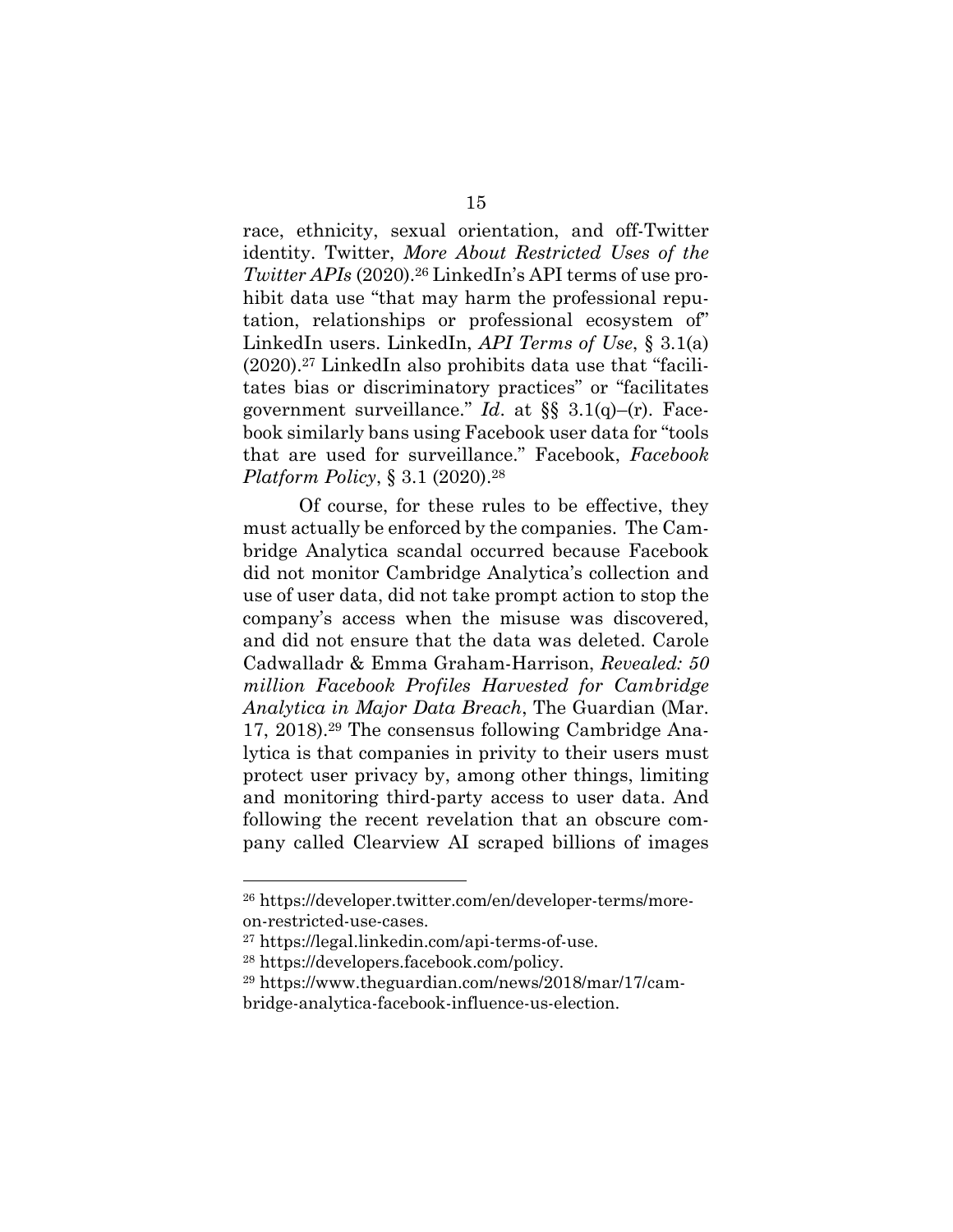from across the internet for a facial recognition system, popular companies have moved to enforce their terms of service through cease-and-desist letters. Unfortunately, the lower court's decision could prevent companies from protecting their users' personal data from scraping by Clearview AI.

### **III. Clearview AI scraped billions of images from across the internet to make facial recognition profiles of everyday Americans.**

In January, the *New York Times* revealed that Clearview AI had scraped over three billion images from millions of websites to create an unprecedented facial recognition tool for law enforcement and private entities. Kashmir Hill, *The Secretive Company That Might End Privacy As We Know It*, N.Y. Times (Jan. 18, 2020).30 The company scraped images from Facebook, YouTube, Twitter, Instagram, and even Venmo, an online payment application. *Id*. The images were used to create biometric templates of each identifiable face. *Id*. When a user uploads a photo to search Clearview's system, the program returns all related scraped photos, along with links to the sites from which the images were taken. *Id*. All of the images scraped by Clearview were so-called "public" images—that is, someone at some point chose to make the image viewable by any human, the company made the image generally viewable by default, or some bug in the company's software made the image temporarily available to all.

<sup>30</sup> https://www.nytimes.com/2020/01/18/technology/clearview-privacy-facial-recognition.html.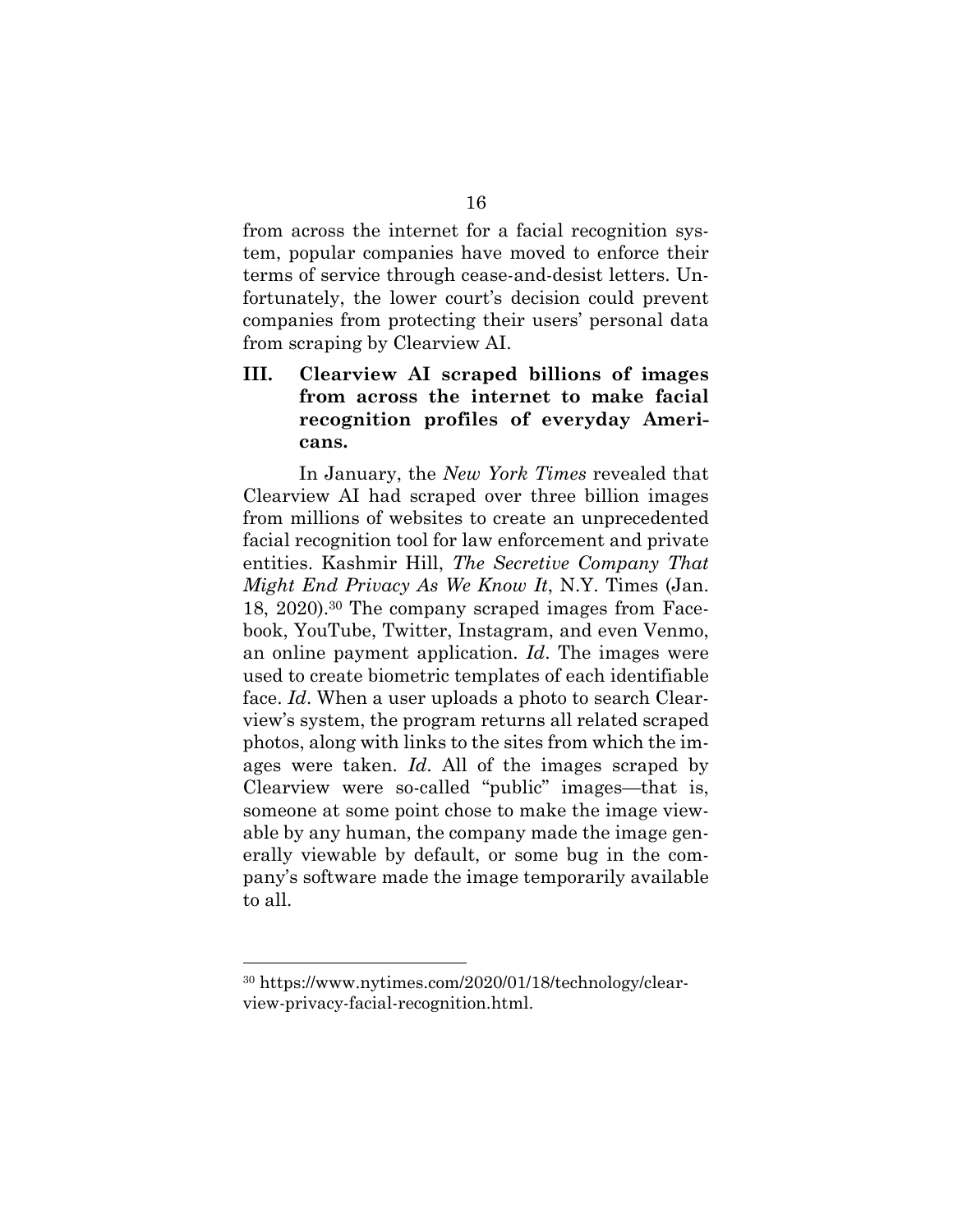Like hiQ's conduct in the case below, Clearview AI raised significant privacy concerns precisely because the company scraped personal data from website. Previously, most facial recognition software could only identify individuals from a limited database of faces, such as prior arrests or previous contacts. But because nearly every adult—and a large number of children—have several images of themselves, linked to their identities, somewhere on the internet, Clearview AI can potentially identify nearly *anyone*, including

children. Kashmir Hill & Gabriel J.X. Dance, *Clearview's Facial Recognition App Is Identifying Child Victims of Abuse*, N.Y. Times (Feb. 7, 2020).31

Also, like hiQ, Clearview made personal data available to thousands of entities. As of February, more than 2,200 institutions had run nearly 500,000 searches on Clearview. Caroline Haskins, et al., *Clearview's Facial Recognition App Has Been Used by the Justice Department, ICE, Macy's, Walmart, and the NBA*, Buzzfeed News (Feb. 27, 2020).<sup>32</sup> Federal, state, and local law enforcement agencies across the country have used the facial recognition tool, along with more than 200 private companies and 50 educational institutions. *Id*. Clearview has disclosed personal data to big box stores such as Walmart, department stores such as Macy's, and entertainment facilities including Madison Square Garden, as well as casinos, fitness centers, and financial institutions. *Id*. In addition, Clearview has appealed to private investigators and security firms. *Id*.

<sup>31</sup> https://www.nytimes.com/2020/02/07/business/clearviewfacial-recognition-child-sexual-abuse.html.

<sup>32</sup> https://www.buzzfeednews.com/article/ryanmac/clearview-ai-fbi-ice-global-law-enforcement.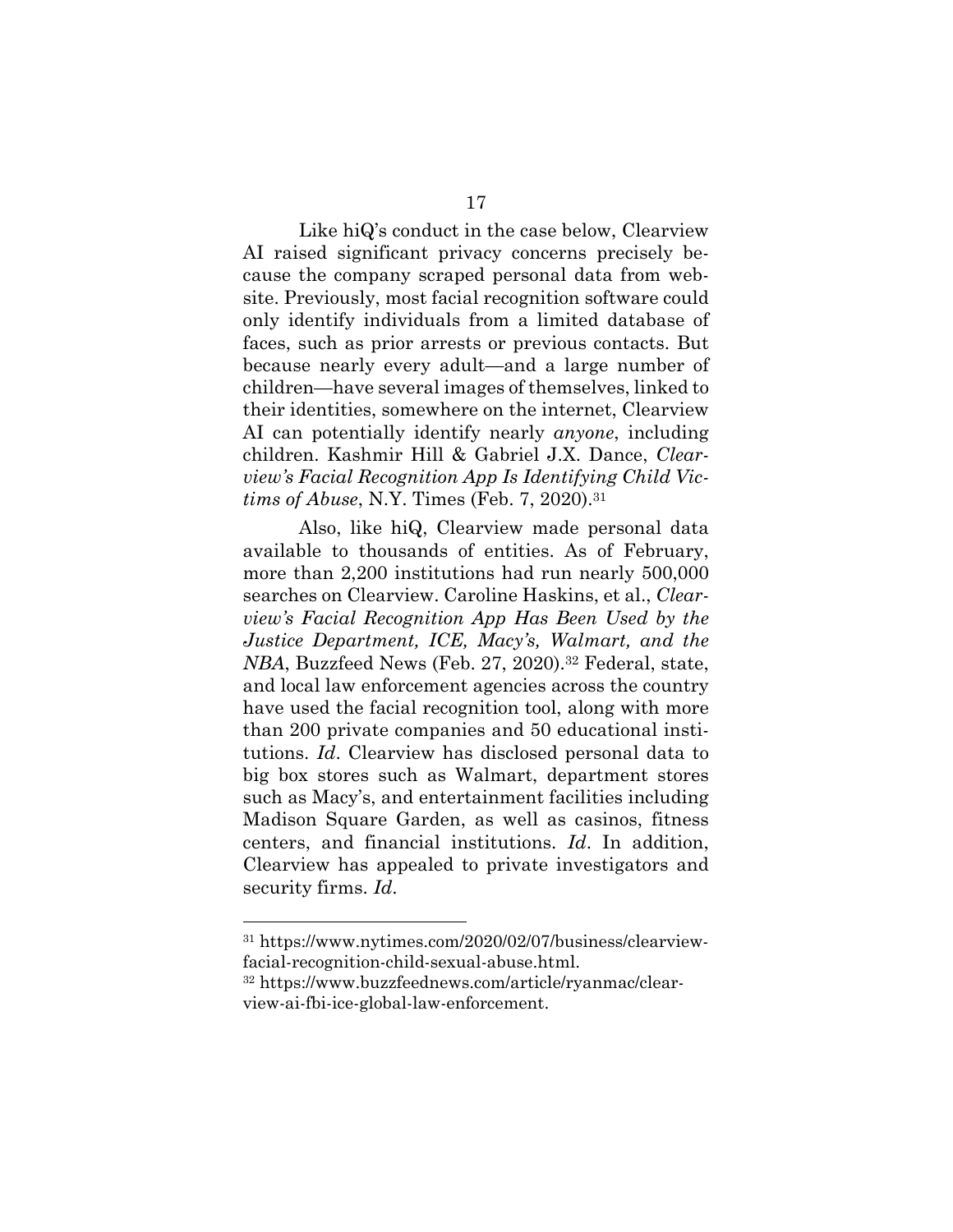Once a third party has possession of scraped data, they may disclose it to individuals who are not accountable to the data subject. Clearview has made its facial recognition tool available to friends of the founders, political allies, and potential investors. Ryan Mac, et al., *Secret Users of Clearview AI's Facial Recognition Dragnet Included a Former Trump Staffer, a Troll, And Conservative Think Tanks*, Buzzfeed News (Mar. 11, 2020).<sup>33</sup> Some of these users have been reported to casually use the facial recognition tool to identify new acquaintances. *Id*. Some have expressed interest in using the technology for more nefarious purposes, including opposition research. Hill, *The Secretive Company That Might End Privacy As We Know It*, *supra*.

Clearview's reported plans for expansion pose particularly acute privacy risks. According to a Buzzfeed News investigation, the company is developing surveillance cameras and augmented reality glasses to use in conjunction with the Clearview facial recognition database. Caroline Haskins, et al., *The Facial Recognition Company That Scraped Facebook and Instagram Photos Is Developing Surveillance Cameras*, Buzzfeed News (Mar. 2, 2020).34 These tools would allow users to identify individuals in real-time, effectively ending Americans' ability to be anonymous in public. The company also has plans to expand to at least 22 countries outside the United States, some of which are ruled by authoritarian regimes with dismal

<sup>34</sup> https://www.buzzfeednews.com/article/caro-

<sup>33</sup> https://www.buzzfeednews.com/article/ryanmac/clearview-ai-trump-investors-friend-facial-recognition.

linehaskins1/clearview-facial-recognition-insight-cameraglasses.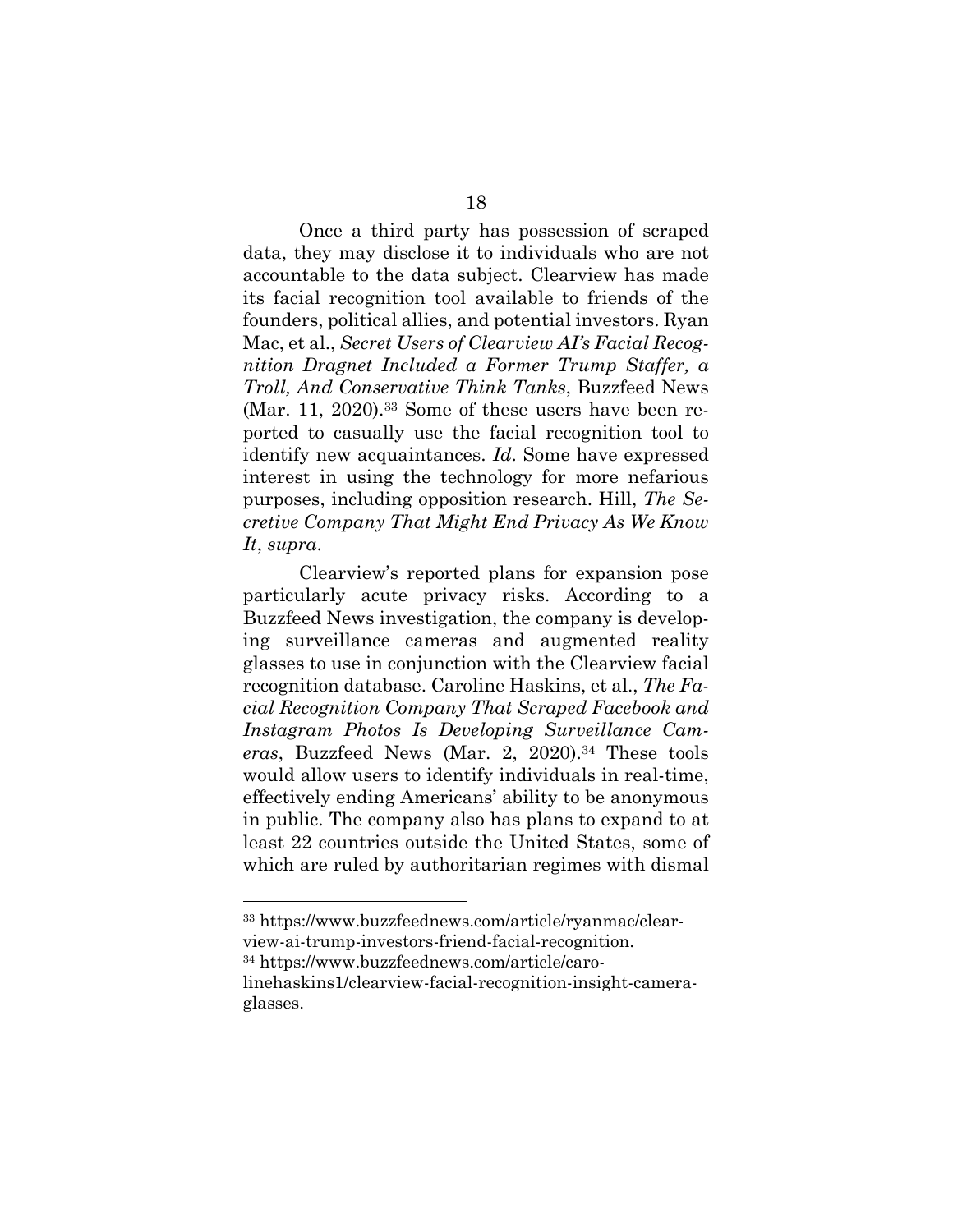human rights records. Caroline Haskins, et al., *Clearview AI Wants to Sell Its Facial Recognition Software to Authoritarian Regimes Around the World*, Buzzfeed News (Feb. 5, 2020).35

Like hiQ, Clearview limits consumers' ability to remove their data from the company's system. Clearview's privacy policy states that consumers have certain rights to control their data—but notes that the company will only honor requests to exercise these rights "as required under applicable data protection rules." Clearview AI, *Privacy Policy* (2020).36 California residents have rights to control their data under the state's new Consumer Privacy Protection Act, and Clearview allows California residents to exercise their rights—as long as they provide the company with a photo of themselves. Clearview AI, *Privacy Request Forms* (2020).37 For all other Americans, however, Clearview intends to continue scraping images and retaining those it has already acquired—even if the consumer has deleted or limited access to the original image. Clearview will only remove an image from search results if the consumer has removed the image from the site of origin *and* submitted a form with the image's previous URL. Clearview AI, *Deindex Request* (2020).38 But consumers rarely have control over every image of them on the internet—some are posted by friends, family, or other third parties. Nor do they know of every image of them that exists online. Even

<sup>35</sup> https://www.buzzfeednews.com/article/caro-

linehaskins1/clearview-ai-facial-recognition-authoritarianregimes-22.

<sup>36</sup> https://staticfiles.clearview.ai/privacy\_policy.html.

<sup>37</sup> https://clearview.ai/privacy/requests.

<sup>38</sup> https://clearview.ai/privacy/deindex.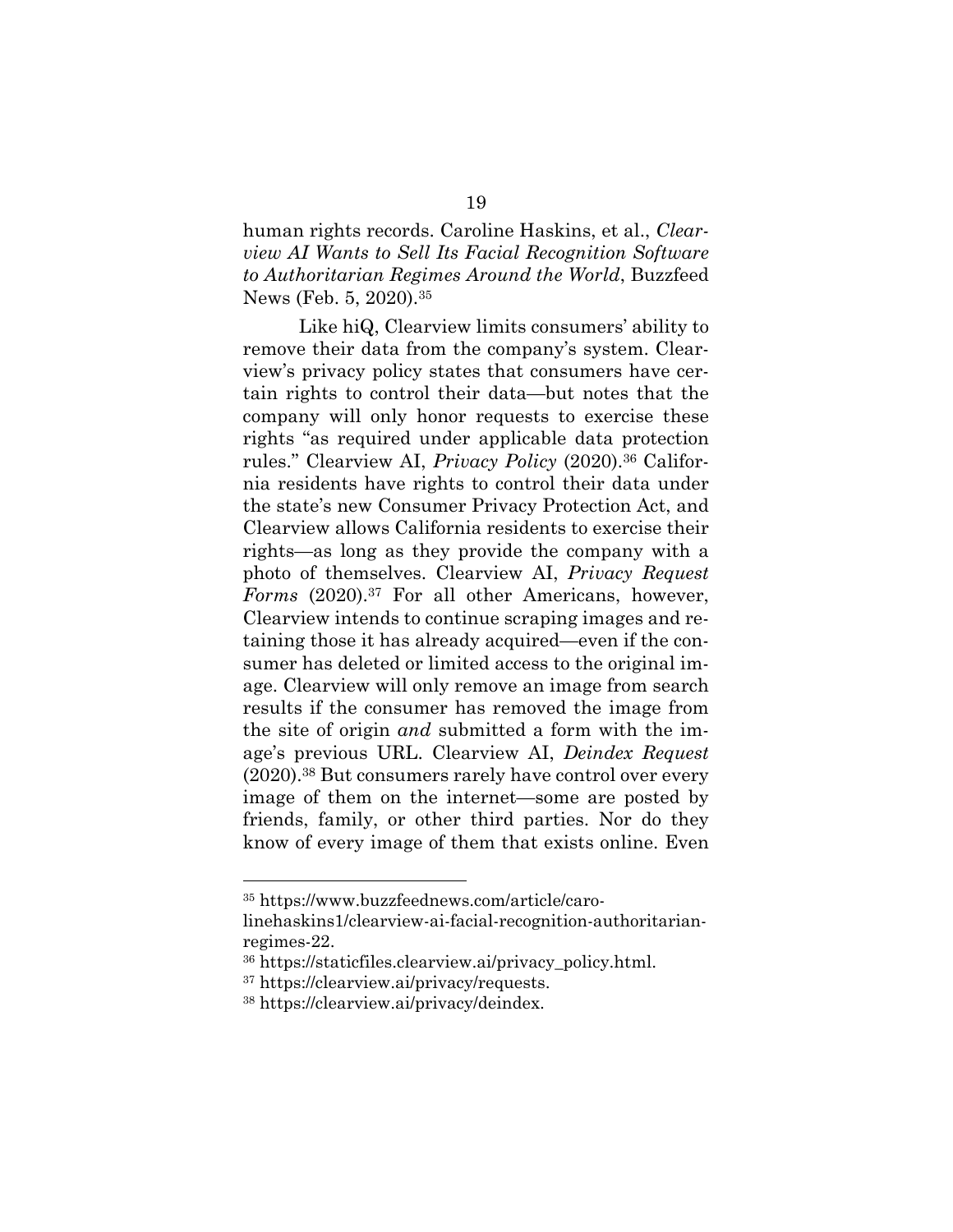for images controlled by the consumer, the company forces the consumer to choose between making their image viewable by humans in the general public and having their image used in a surveillance system—a choice users should not have to make. In contrast, search engines like Google recognize that not every person wants publicly available images to be included in Google searches, and allows websites to prevent image indexing. Google, *Prevent Images on Your Page from Appearing in Search Results* (2020).39

Just as LinkedIn has done with hiQ, it and several other companies have demanded that Clearview AI stop scraping their users' data and delete the data that Clearview AI has already scraped. Twitter sent the company a cease-and-desist letter and pointed to its developer policy, which prohibits using Twitter users' data for facial recognition. Kashmir Hill, *Twitter Tells Facial Recognition Trailblazer to Stop Using Site's Photos*, N.Y. Times (Jan. 22, 2020);<sup>40</sup> Twitter, *More About Restricted Uses of the Twitter APIs* (2020).41 Google, YouTube, Venmo, and LinkedIn also sent Clearview cease-and-desist letters, pointing to their terms of service, which prohibit or limit scraping user data. Gisela Perez & Hilary Cook, *Google, YouTube, Venmo and LinkedIn Send Cease-and-Desist Letters to Facial Recognition App that Helps Law* 

<sup>39</sup> https://support.google.com/webmasters/answer/35308.

<sup>40</sup> https://www.nytimes.com/2020/01/22/technology/clearview-ai-twitter-letter.html.

<sup>41</sup> https://developer.twitter.com/en/developer-terms/moreon-restricted-use-cases.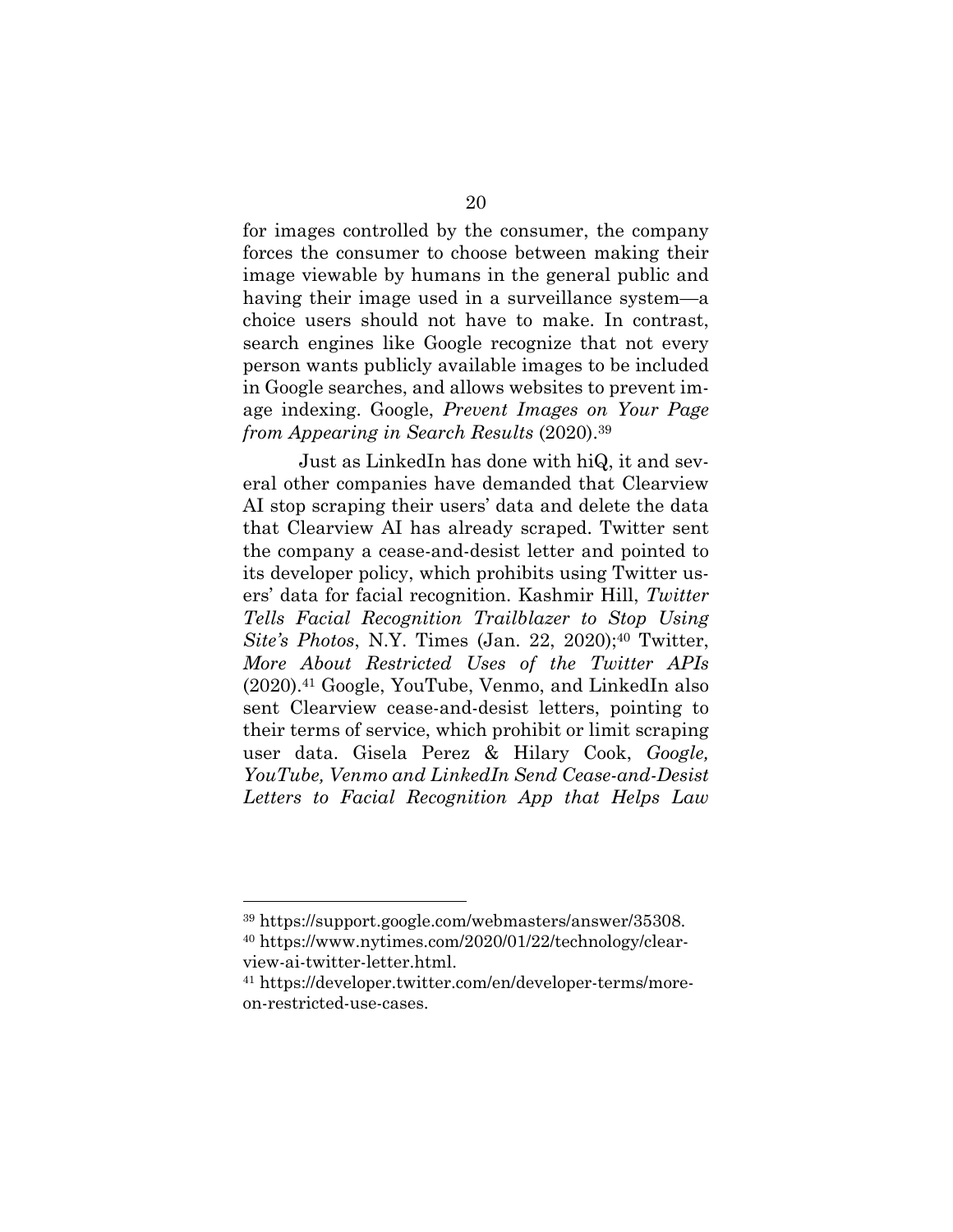*Enforcement*, CBS News (Feb. 5, 2020).<sup>42</sup> Facebook sent a cease-and-desist letter as well demanding that the company stop using information from Facebook and Instagram. Haskins, et al., *supra*. But many of the news stories covering the Clearview scandal noted that the Ninth Circuit's decision prevents companies in privity with their users from taking legal action to protect their users' privacy. Steven Melendez, *Facebook Orders Creepy AI Firm to Stop Scraping Your Instagram Photos,* Fast Company (Feb. 6, 2020);43 Louise Matsakis, *Scraping the Web Is a Powerful Tool. Clearview AI Abused It*, Wired (Jan. 25, 2020);<sup>44</sup> Hill, *Twitter Tells Facial Recognition Trailblazer to Stop Using Site's Photos*, *supra*.

Government officials also expressed alarm about Clearview's facial recognition system and its use of scraped data. The chairwoman and ranking member of the House Committee on Science, Space & Technology have demanded that Clearview explain in detail where and how the company collects its data. Letter from Reps. Eddie Bernice Johnson & Frank D. Lucas to Hoan Ton-That, Chief Exec. Officer, Clearview AI  $(Mar. 3, 2020).$ <sup>45</sup> In his letter seeking answers from the company, Senator Ed Markey distinguished Clearview AI from other facial recognition tools because "it

<sup>45</sup> https://science.house.gov/imo/me-

<sup>42</sup> https://www.cbsnews.com/news/clearview-ai-googleyoutube-send-cease-and-desist-letter-to-facial-recognitionapp/.

<sup>43</sup> https://www.fastcompany.com/90461077/facebook-joinsfellow-tech-companies-in-publicly-opposing-a-controversial-face-recognition-firm.

<sup>44</sup> https://www.wired.com/story/clearview-ai-scraping-web/.

dia/doc/3.03.2020%20Letter%20to%20Clearview%20AI.pdf.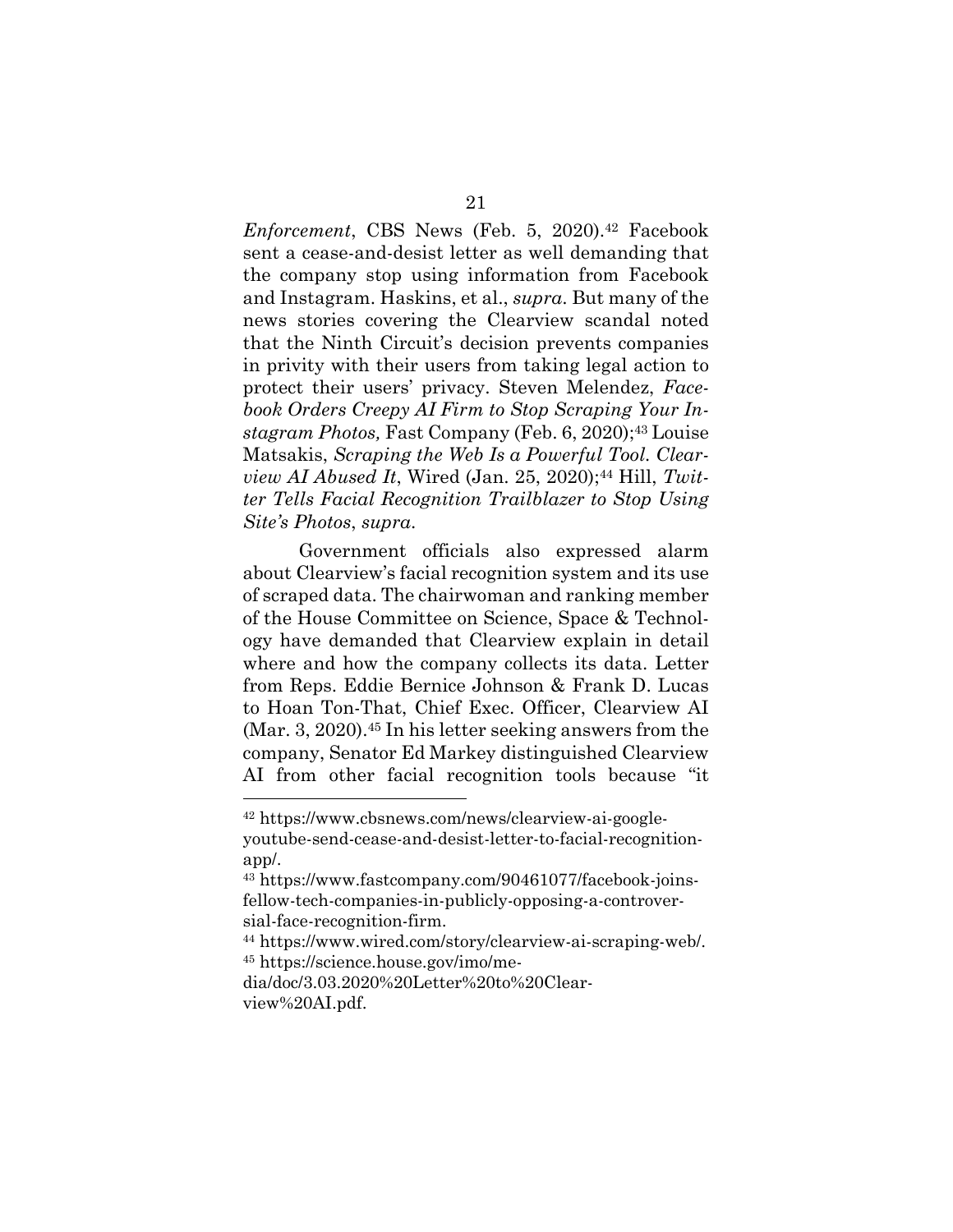scrapes billions of photos from social media sites rather than using relatively limited sets of photos from existing government databases," resulting in an image database of "unprecedented scope." Letter from Sen. Edward J. Markey to Hoan Ton-That, Chief Exec. Officer, Clearview AI (Mar. 3, 2020).<sup>46</sup> Senator Ron Wyden declared that "Americans have a right to know whether their personal photos are secretly being sucked into a private facial recognition database." Sen. Rob Wyden (@RonWyden), *Twitter* (Jan. 19, 2020, 8:25 AM).47 New Jersey's Attorney General Gurbir Grewal told all law enforcement agencies in the state to stop using Clearview's system and began an inquiry into how state agencies have used the system. Kashmir Hill, *New Jersey Bars Police from Using Clearview Facial Recognition App*, N.Y. Times (Jan. 24, 2020).48 Grewal said that he opposes "the wide-scale collection of biometric information and the use of it without proper safeguards." Perez & Cook, *supra*.

Clearview has been sued under state data protection laws, such as the Illinois Biometric Privacy Act. Class Action Complaint, *Mutnick v. Clearview AI, Inc.*, No. 1:20-cv-00512 (N.D. Ill. filed Jan. 22, 2020). But most states do not have strong data protection laws, and there is no comprehensive federal privacy law in the United States. Because the Ninth Circuit's decision in this case prevents companies from protecting

dia/doc/Markey%20Letter%20-%20Clear-

view%20II%203.3.20.pdf.

<sup>46</sup> https://www.markey.senate.gov/imo/me-

<sup>47</sup> https://twitter.com/RonWyden/sta-

tus/1218887171911880704.

<sup>48</sup> https://www.nytimes.com/2020/01/24/technology/clearview-ai-new-jersey.html.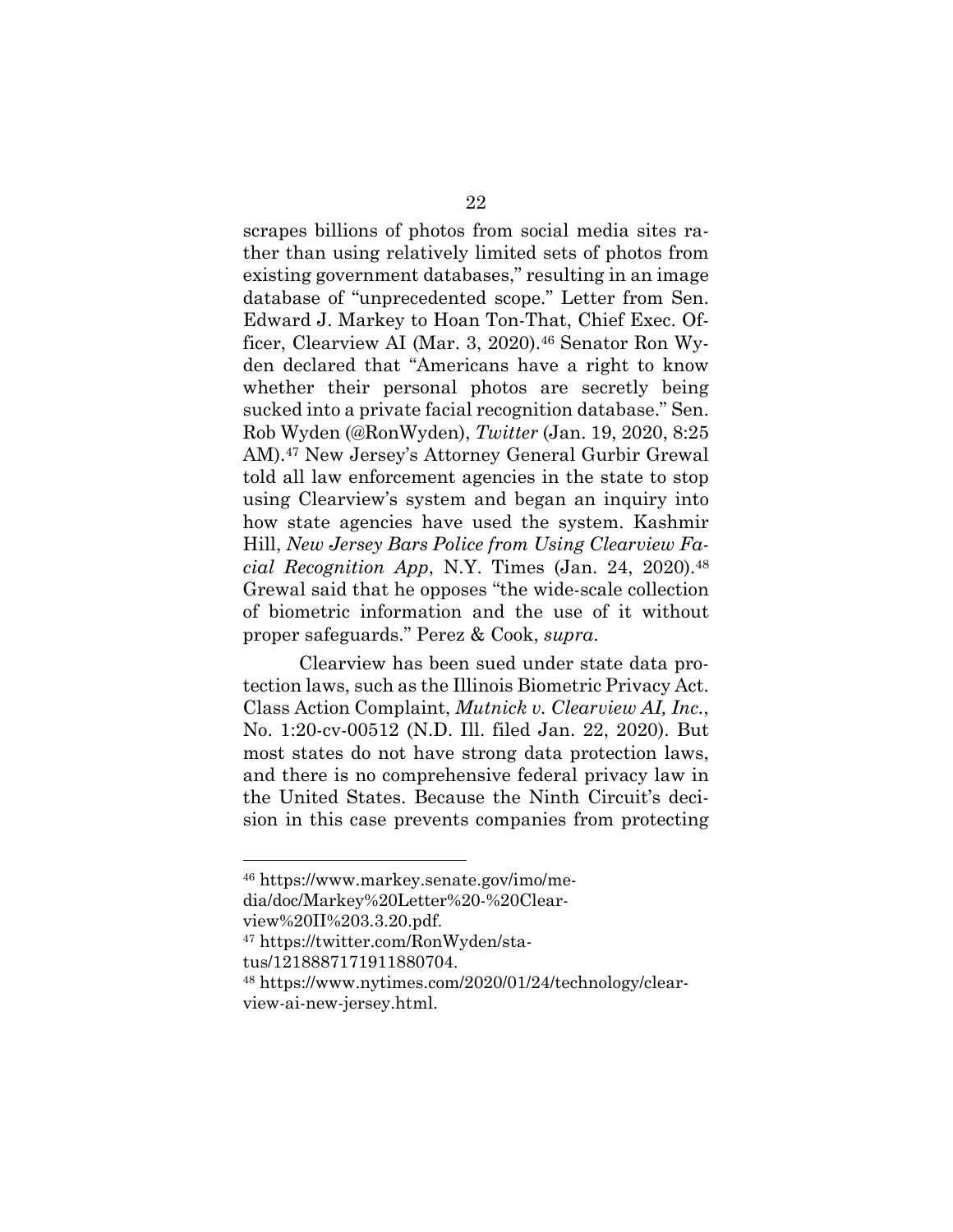their users' data from scrapers like Clearview, the privacy of a broad majority of Americans remains at great risk.

Clearview and hiQ are not the first companies to make unexpected and unethical use of scraped user data—and will not be the last. For instance, in 2017, researchers at Stanford claimed to have developed a tool that could predict whether a person was gay from their photo. Yilun Wang & Michal Kosinski, *Deep Neural Networks are More Accurate than Humans at Detecting Sexual Orientation from Facial Images*, 114 J. Personality & Soc. Psychol. 246 (2018). The researchers scraped over 130,000 photos from so-called "public" profiles on a U.S. dating website, along with the gender of the potential partners flagged by users. *Id.* at 248. The research was condemned by leading LGBTQ+ rights groups GLAAD and the Human Rights Campaign, who warned that such a tool "could serve as a weapon to harm both heterosexuals who are inaccurately outed, as well as gay and lesbian people who are in situations where coming out is dangerous." Drew Anderson, *GLAAD and HRC Call on Stanford University & Responsible Media to Debunk Dangerous & Flawed Report Claiming to Identify LGBTQ People Through Facial Recognition Technology*, GLAAD (Sep. 8, 2017).49

These examples show how personal data can be used in unexpected and unethical ways. Companies in privity with their users must be able to protect users by limiting third-party access to personal data. The

<sup>49</sup> https://www.glaad.org/blog/glaad-and-hrc-call-stanforduniversity-responsible-media-debunk-dangerous-flawedreport.